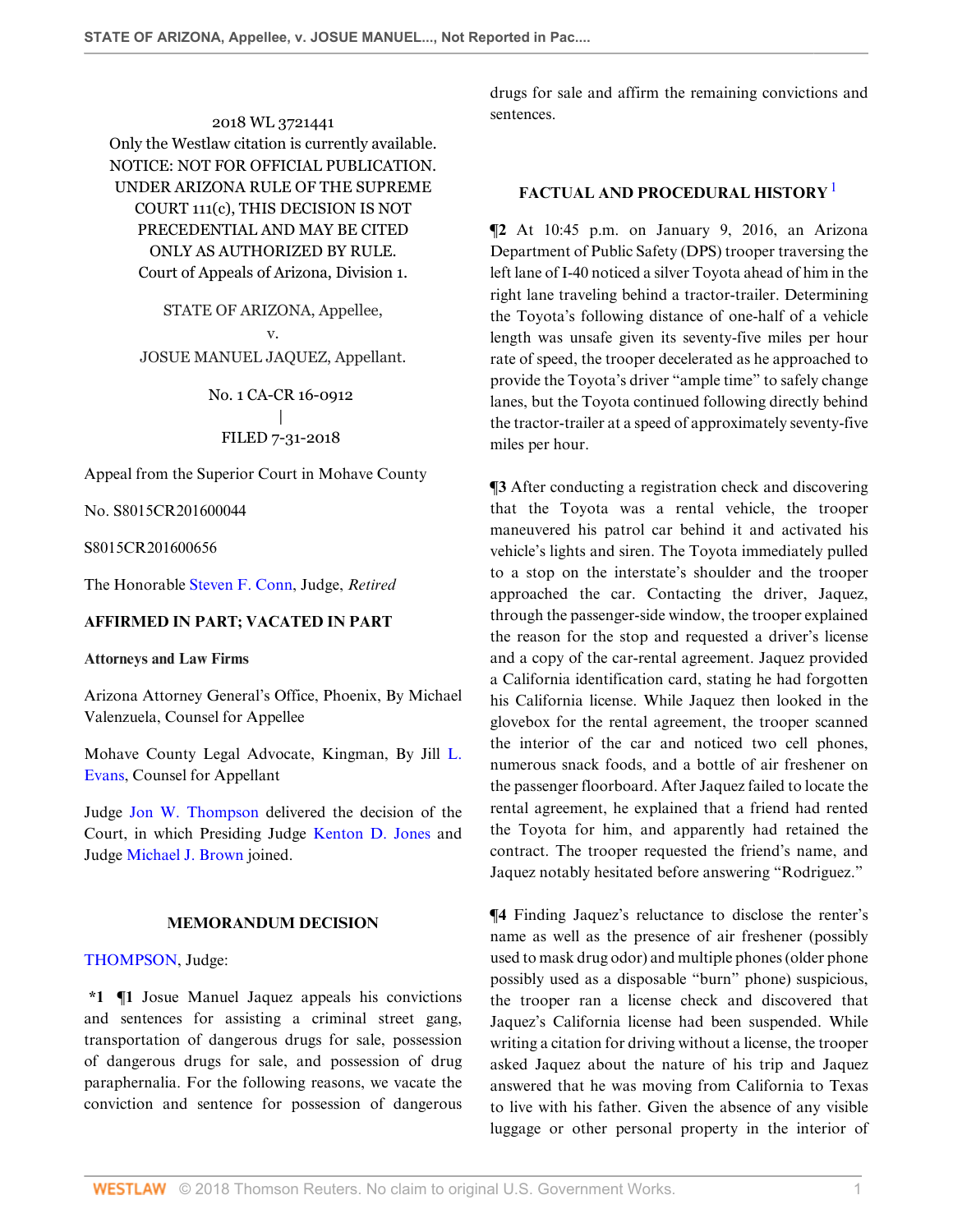the vehicle, the trooper doubted the veracity of Jaquez's response.

**¶5** Once Jaquez signed the citation, the trooper: (1) told him that drugs are often transported on the interstate, (2) inquired whether he had contraband in the car, and (3) asked for his consent to search the Toyota. Denying the presence of any contraband, Jaquez provided verbal consent to a search of his vehicle. The trooper then presented him with a written consent form, which Jaquez read and signed.

**\*2 ¶6** At that point, the trooper asked Jaquez to sit on a guardrail and requested that a second officer respond to the location. While conducting a search of the vehicle, the trooper discovered multiple cellophanewrapped packages concealed behind a trunk panel. Subsequent testing revealed that these packages contained methamphetamine weighing a total of 6.93 pounds.

**¶7** After the trooper arrested Jaquez and transported him to a DPS office, a detective photographed and interviewed him. Initially, the detective observed that Jaquez had numerous tattoos and wore predominantly blue, including blue shoes and shoelaces. Once he photographed the tattoos, the detective researched the symbols and numbers they depicted and discovered that they referenced the Barrio Dream Homes gang. He also learned that blue is the color associated with that gang. At that point, the detective questioned Jaquez about the tattoos, and he claimed that they were simply artwork, denying that they were gang-related. When pressed, however, Jaquez admitted that he had been a Barrio Dream Homes gang member, but claimed he no longer actively participated. Nonetheless, he acknowledged that he "still represents" the gang through his appearance.

**¶8** Shortly thereafter, another detective also interviewed Jaquez about his gang activity. During that conversation, Jaquez again admitted that he had been a gang member, and acknowledged that the gang made money from selling drugs, but claimed he no longer participated in the gang and denied knowing that the methamphetamine had been hidden in the Toyota's trunk.

**¶9** After these interviews, Jaquez was transported to a county jail. A few weeks after he arrived, a detention officer asked him about his gang affiliation, for internal placement purposes, and Jaquez disclosed that he was an active member of the Barrio Dream Homes gang.

**¶10** The state charged Jaquez with one count of assisting a criminal street gang (Count 1), one count of transportation of dangerous drugs for sale (Count 2), one count of possession of dangerous drugs for sale (Count 3), and one count of possession of drug paraphernalia (Count 4). The state also alleged aggravating circumstances and that Jaquez had two prior felony convictions.

**¶11** After a three-day trial, the jury found Jaquez guilty as charged. The superior court sentenced Jaquez to a presumptive term of sixteen and one-quarter years' imprisonment on Count 1, a concurrent presumptive term of twenty and three-quarters' years imprisonment on Count 2, a concurrent presumptive term of twenty and three-quarters' years imprisonment on Count 3, and a concurrent presumptive term of six and three-quarters' years imprisonment on Count 4. Jaquez timely appealed, and we have jurisdiction pursuant to [Arizona Revised](http://www.westlaw.com/Link/Document/FullText?findType=L&pubNum=1000251&cite=AZSTS12-120.21&originatingDoc=Idde5c08099cc11e888e382e865ea2ff8&refType=LQ&originationContext=document&vr=3.0&rs=cblt1.0&transitionType=DocumentItem&contextData=(sc.Search)) [Statutes \(A.R.S.\) sections 12-120.21\(A\)\(1\)](http://www.westlaw.com/Link/Document/FullText?findType=L&pubNum=1000251&cite=AZSTS12-120.21&originatingDoc=Idde5c08099cc11e888e382e865ea2ff8&refType=LQ&originationContext=document&vr=3.0&rs=cblt1.0&transitionType=DocumentItem&contextData=(sc.Search)) (2018), 13-4031  $(2018)$  $(2018)$  $(2018)$ , and  $-4033(A)(1)$   $(2018)$ ,  $^{2}$ 

## <span id="page-1-0"></span>**DISCUSSION**

## **I. Denial of Motion to Suppress**

**¶12** Jaquez contends the superior court improperly denied his motion to **suppress**. Asserting the trooper lacked reasonable suspicion to detain him once he had signed the citation, Jaquez argues the trooper's continued questioning unlawfully expanded the scope of the traffic stop, thereby invalidating Jaquez's subsequent consent to a search of his vehicle.

**\*3 ¶13** Before trial, Jaquez moved to **suppress** all evidence seized from the Toyota. At an evidentiary hearing held on the motion, the trooper testified that Jaquez never walked away or otherwise sought to leave after signing the citation, and never rescinded his consent. When defense counsel questioned how much time elapsed between Jaquez signing the citation and the consent form, the trooper answered that only two minutes had transpired, with the former signed at 10:57 p.m. and the latter signed at 10:59 p.m. Jaquez also testified and explained that he did not want "to walk away abruptly" after signing the citation, so he "back[ed] up" and had moved about ten to twelve feet toward his car by the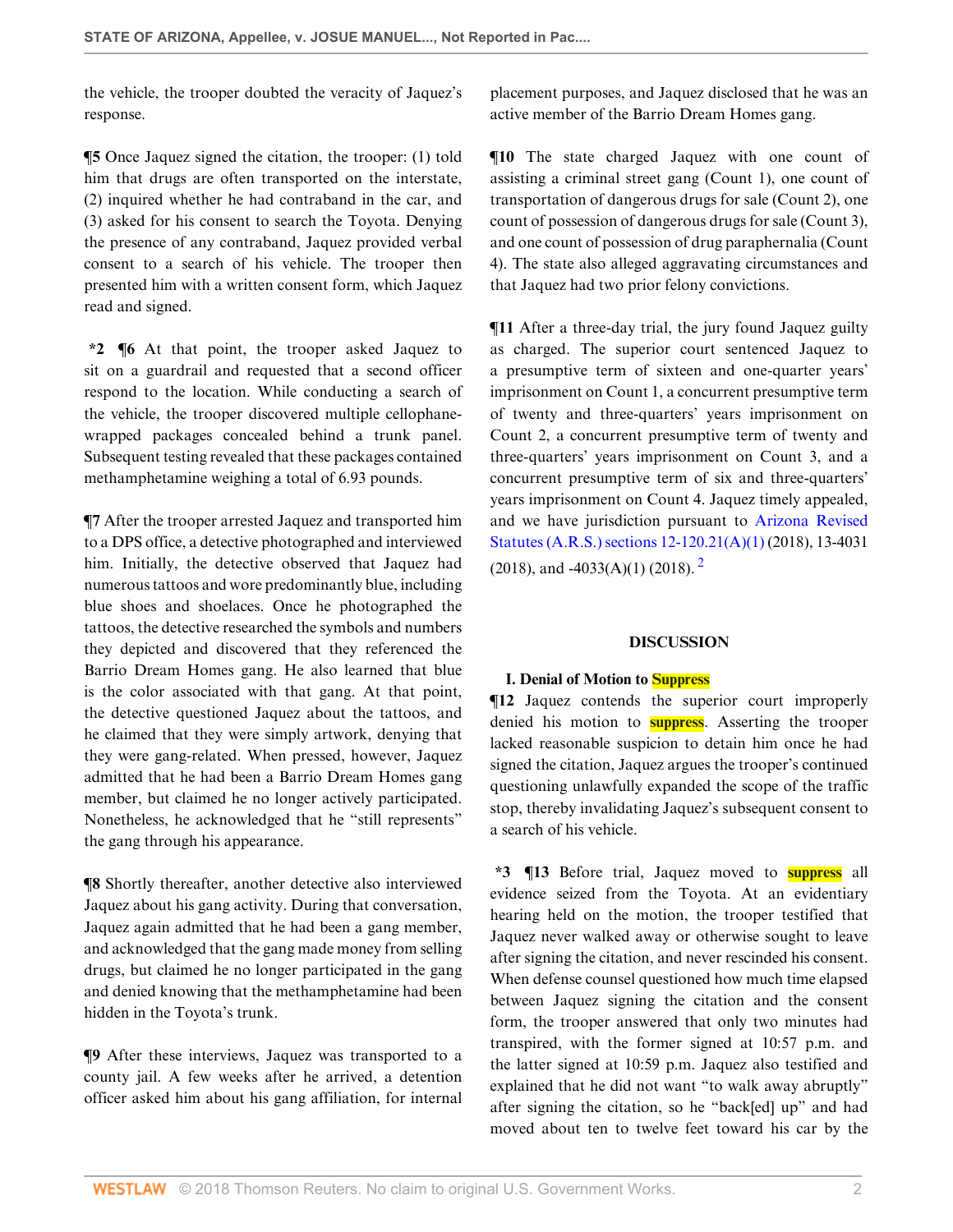time the trooper posed additional questions. When asked whether he felt free to leave once he signed the citation, Jaquez stated that he felt obliged to stay and answer questions "out of respect" for the trooper.

**¶14** After considering the evidence presented, the superior court found that Jaquez's interaction with the trooper became consensual once he signed the citation. Given this finding, the court determined that Jaquez's consent was valid and the resulting search and seizure were therefore lawful. Accordingly, the court denied Jaquez's motion to **suppress**. [3](#page-10-2)

<span id="page-2-0"></span>**¶15** We review the denial of a motion to **suppress** evidence for an abuse of discretion, *[Brown v. McClennen](http://www.westlaw.com/Link/Document/FullText?findType=Y&serNum=2038729601&pubNum=0000156&originatingDoc=Idde5c08099cc11e888e382e865ea2ff8&refType=RP&fi=co_pp_sp_156_524&originationContext=document&vr=3.0&rs=cblt1.0&transitionType=DocumentItem&contextData=(sc.Search)#co_pp_sp_156_524)*, 239 Ariz. [521, 524, ¶ 10 \(2016\)](http://www.westlaw.com/Link/Document/FullText?findType=Y&serNum=2038729601&pubNum=0000156&originatingDoc=Idde5c08099cc11e888e382e865ea2ff8&refType=RP&fi=co_pp_sp_156_524&originationContext=document&vr=3.0&rs=cblt1.0&transitionType=DocumentItem&contextData=(sc.Search)#co_pp_sp_156_524), but review de novo the superior court's ultimate legal conclusion that a search and seizure "complied with the dictates of the Fourth Amendment." *State v. Valle*[, 196 Ariz. 324, 326, ¶ 6 \(App. 2000\).](http://www.westlaw.com/Link/Document/FullText?findType=Y&serNum=2000063409&pubNum=0000156&originatingDoc=Idde5c08099cc11e888e382e865ea2ff8&refType=RP&fi=co_pp_sp_156_326&originationContext=document&vr=3.0&rs=cblt1.0&transitionType=DocumentItem&contextData=(sc.Search)#co_pp_sp_156_326) In doing so, we defer to a superior court's determination of witnesses' credibility, *[State v. Mendoza-Ruiz](http://www.westlaw.com/Link/Document/FullText?findType=Y&serNum=2022637253&pubNum=0000156&originatingDoc=Idde5c08099cc11e888e382e865ea2ff8&refType=RP&fi=co_pp_sp_156_475&originationContext=document&vr=3.0&rs=cblt1.0&transitionType=DocumentItem&contextData=(sc.Search)#co_pp_sp_156_475)*, 225 Ariz. 473, 475,  $\P$  6 (App. 2010), and uphold the court's ruling if it is legally correct for any reason. *[State v. Huez](http://www.westlaw.com/Link/Document/FullText?findType=Y&serNum=2039586008&pubNum=0000156&originatingDoc=Idde5c08099cc11e888e382e865ea2ff8&refType=RP&fi=co_pp_sp_156_412&originationContext=document&vr=3.0&rs=cblt1.0&transitionType=DocumentItem&contextData=(sc.Search)#co_pp_sp_156_412)*, 240 Ariz. [406, 412, ¶ 19 \(App. 2016\).](http://www.westlaw.com/Link/Document/FullText?findType=Y&serNum=2039586008&pubNum=0000156&originatingDoc=Idde5c08099cc11e888e382e865ea2ff8&refType=RP&fi=co_pp_sp_156_412&originationContext=document&vr=3.0&rs=cblt1.0&transitionType=DocumentItem&contextData=(sc.Search)#co_pp_sp_156_412)

**¶16** The federal and state constitutions protect individuals against unreasonable searches and seizures, [U.S. Const.](http://www.westlaw.com/Link/Document/FullText?findType=L&pubNum=1000583&cite=USCOAMENDIV&originatingDoc=Idde5c08099cc11e888e382e865ea2ff8&refType=LQ&originationContext=document&vr=3.0&rs=cblt1.0&transitionType=DocumentItem&contextData=(sc.Search)) [amend. IV;](http://www.westlaw.com/Link/Document/FullText?findType=L&pubNum=1000583&cite=USCOAMENDIV&originatingDoc=Idde5c08099cc11e888e382e865ea2ff8&refType=LQ&originationContext=document&vr=3.0&rs=cblt1.0&transitionType=DocumentItem&contextData=(sc.Search)) [Ariz. Const. art. 2, § 8](http://www.westlaw.com/Link/Document/FullText?findType=L&pubNum=1000447&cite=AZCNART2S8&originatingDoc=Idde5c08099cc11e888e382e865ea2ff8&refType=LQ&originationContext=document&vr=3.0&rs=cblt1.0&transitionType=DocumentItem&contextData=(sc.Search)), and "any evidence collected in violation" of these provisions "is generally inadmissible in a subsequent criminal trial." *[State v.](http://www.westlaw.com/Link/Document/FullText?findType=Y&serNum=2038729596&pubNum=0000156&originatingDoc=Idde5c08099cc11e888e382e865ea2ff8&refType=RP&fi=co_pp_sp_156_302&originationContext=document&vr=3.0&rs=cblt1.0&transitionType=DocumentItem&contextData=(sc.Search)#co_pp_sp_156_302) Valenzuela*[, 239 Ariz. 299, 302, ¶ 10 \(2016\).](http://www.westlaw.com/Link/Document/FullText?findType=Y&serNum=2038729596&pubNum=0000156&originatingDoc=Idde5c08099cc11e888e382e865ea2ff8&refType=RP&fi=co_pp_sp_156_302&originationContext=document&vr=3.0&rs=cblt1.0&transitionType=DocumentItem&contextData=(sc.Search)#co_pp_sp_156_302) Although an investigatory stop of a motor vehicle constitutes a seizure, it is less intrusive than an arrest, and therefore "officers need only possess a reasonable suspicion that the driver has committed an offense to conduct a stop." *State v. Kjolsrud*[, 239 Ariz. 319, 322, ¶ 9 \(App. 2016\)](http://www.westlaw.com/Link/Document/FullText?findType=Y&serNum=2038502587&pubNum=0000156&originatingDoc=Idde5c08099cc11e888e382e865ea2ff8&refType=RP&fi=co_pp_sp_156_322&originationContext=document&vr=3.0&rs=cblt1.0&transitionType=DocumentItem&contextData=(sc.Search)#co_pp_sp_156_322) (internal quotation omitted). "[T]he tolerable duration of police inquiries in the traffic-stop context is determined by the seizure's 'mission' – to address the traffic violation that warranted the stop," and authority for the seizure thus ends once the officer has returned the driver's documents and issued a warning or citation. *[Rodriguez](http://www.westlaw.com/Link/Document/FullText?findType=Y&serNum=2035821440&pubNum=0000708&originatingDoc=Idde5c08099cc11e888e382e865ea2ff8&refType=RP&fi=co_pp_sp_708_1614&originationContext=document&vr=3.0&rs=cblt1.0&transitionType=DocumentItem&contextData=(sc.Search)#co_pp_sp_708_1614) v. United States*[, 135 S.Ct. 1609, 1614 \(2015\);](http://www.westlaw.com/Link/Document/FullText?findType=Y&serNum=2035821440&pubNum=0000708&originatingDoc=Idde5c08099cc11e888e382e865ea2ff8&refType=RP&fi=co_pp_sp_708_1614&originationContext=document&vr=3.0&rs=cblt1.0&transitionType=DocumentItem&contextData=(sc.Search)#co_pp_sp_708_1614) *see also State v. Teagle*[, 217 Ariz. 17, 23, ¶ 21 \(App. 2007\)](http://www.westlaw.com/Link/Document/FullText?findType=Y&serNum=2013885202&pubNum=0000156&originatingDoc=Idde5c08099cc11e888e382e865ea2ff8&refType=RP&fi=co_pp_sp_156_23&originationContext=document&vr=3.0&rs=cblt1.0&transitionType=DocumentItem&contextData=(sc.Search)#co_pp_sp_156_23). At that point, "the driver must be permitted to proceed on his way without further delay or questioning" unless: (1) the encounter between the driver and the officer becomes consensual, or (2) during the encounter, the officer develops a reasonable and articulable suspicion that criminal activity is afoot. *Teagle*[, 217 Ariz. at 23, ¶](http://www.westlaw.com/Link/Document/FullText?findType=Y&serNum=2013885202&pubNum=0000156&originatingDoc=Idde5c08099cc11e888e382e865ea2ff8&refType=RP&fi=co_pp_sp_156_23&originationContext=document&vr=3.0&rs=cblt1.0&transitionType=DocumentItem&contextData=(sc.Search)#co_pp_sp_156_23) [22](http://www.westlaw.com/Link/Document/FullText?findType=Y&serNum=2013885202&pubNum=0000156&originatingDoc=Idde5c08099cc11e888e382e865ea2ff8&refType=RP&fi=co_pp_sp_156_23&originationContext=document&vr=3.0&rs=cblt1.0&transitionType=DocumentItem&contextData=(sc.Search)#co_pp_sp_156_23); *see also Arizona v. Johnson*[, 555 U.S. 323, 333 \(2009\)](http://www.westlaw.com/Link/Document/FullText?findType=Y&serNum=2017943955&pubNum=0000780&originatingDoc=Idde5c08099cc11e888e382e865ea2ff8&refType=RP&fi=co_pp_sp_780_333&originationContext=document&vr=3.0&rs=cblt1.0&transitionType=DocumentItem&contextData=(sc.Search)#co_pp_sp_780_333) (explaining "[a]n officer's inquiries into matters unrelated to the justification for the traffic stop ... do not convert the encounter into something other than a lawful seizure, so long as those inquiries do not measurably extend the duration of the stop").

**¶17** Applying these principles here, Jaquez does not dispute that the initial traffic stop was reasonable. Instead, he argues that the trooper unlawfully prolonged the detention by asking additional questions after issuing the citation. Because an extended detention, beyond the time reasonably required to complete the trafficrelated purpose of a stop, is unconstitutional absent an independent basis, the question before us is whether this stop became a consensual encounter. *See [Kjolsrud](http://www.westlaw.com/Link/Document/FullText?findType=Y&serNum=2038502587&pubNum=0000156&originatingDoc=Idde5c08099cc11e888e382e865ea2ff8&refType=RP&fi=co_pp_sp_156_322&originationContext=document&vr=3.0&rs=cblt1.0&transitionType=DocumentItem&contextData=(sc.Search)#co_pp_sp_156_322)*, 239 [Ariz. at 322, 325-26, ¶¶ 10, 21-24;](http://www.westlaw.com/Link/Document/FullText?findType=Y&serNum=2038502587&pubNum=0000156&originatingDoc=Idde5c08099cc11e888e382e865ea2ff8&refType=RP&fi=co_pp_sp_156_322&originationContext=document&vr=3.0&rs=cblt1.0&transitionType=DocumentItem&contextData=(sc.Search)#co_pp_sp_156_322) *see also [Florida v. Royer](http://www.westlaw.com/Link/Document/FullText?findType=Y&serNum=1983113926&pubNum=0000780&originatingDoc=Idde5c08099cc11e888e382e865ea2ff8&refType=RP&fi=co_pp_sp_780_498&originationContext=document&vr=3.0&rs=cblt1.0&transitionType=DocumentItem&contextData=(sc.Search)#co_pp_sp_780_498)*, [460 U.S. 491, 498, 500 \(1983\)](http://www.westlaw.com/Link/Document/FullText?findType=Y&serNum=1983113926&pubNum=0000780&originatingDoc=Idde5c08099cc11e888e382e865ea2ff8&refType=RP&fi=co_pp_sp_780_498&originationContext=document&vr=3.0&rs=cblt1.0&transitionType=DocumentItem&contextData=(sc.Search)#co_pp_sp_780_498) (explaining "an investigative detention must be temporary and last no longer than is necessary to effectuate the purpose of the stop," and a motorist may not be detained "even momentarily without reasonable, objective grounds").

**\*4 ¶18** To determine whether this encounter was consensual or amounted to an additional seizure, we consider the totality of the circumstances and whether a reasonable person under those circumstances would have felt free to leave. *See [United States v. Mendenhall](http://www.westlaw.com/Link/Document/FullText?findType=Y&serNum=1980116749&pubNum=0000780&originatingDoc=Idde5c08099cc11e888e382e865ea2ff8&refType=RP&fi=co_pp_sp_780_554&originationContext=document&vr=3.0&rs=cblt1.0&transitionType=DocumentItem&contextData=(sc.Search)#co_pp_sp_780_554)*, 446 U.S. [544, 554 \(1980\)](http://www.westlaw.com/Link/Document/FullText?findType=Y&serNum=1980116749&pubNum=0000780&originatingDoc=Idde5c08099cc11e888e382e865ea2ff8&refType=RP&fi=co_pp_sp_780_554&originationContext=document&vr=3.0&rs=cblt1.0&transitionType=DocumentItem&contextData=(sc.Search)#co_pp_sp_780_554). A traffic stop may become consensual once an officer returns a driver's documents and issues a warning or citation, so long as the officer proceeds without an "overbearing show of authority." *[State v](http://www.westlaw.com/Link/Document/FullText?findType=Y&serNum=2003536699&pubNum=0000156&originatingDoc=Idde5c08099cc11e888e382e865ea2ff8&refType=RP&fi=co_pp_sp_156_498&originationContext=document&vr=3.0&rs=cblt1.0&transitionType=DocumentItem&contextData=(sc.Search)#co_pp_sp_156_498)*. *Box*, 205 [Ariz. 492, 498, ¶¶ 21-22 \(App. 2003\),](http://www.westlaw.com/Link/Document/FullText?findType=Y&serNum=2003536699&pubNum=0000156&originatingDoc=Idde5c08099cc11e888e382e865ea2ff8&refType=RP&fi=co_pp_sp_156_498&originationContext=document&vr=3.0&rs=cblt1.0&transitionType=DocumentItem&contextData=(sc.Search)#co_pp_sp_156_498) *abrogated in part on other grounds by [Rodriguez v. United States](http://www.westlaw.com/Link/Document/FullText?findType=Y&serNum=2035821440&pubNum=0000708&originatingDoc=Idde5c08099cc11e888e382e865ea2ff8&refType=RP&fi=co_pp_sp_708_1615&originationContext=document&vr=3.0&rs=cblt1.0&transitionType=DocumentItem&contextData=(sc.Search)#co_pp_sp_708_1615)*, 135 S.Ct. [1609, 1615-16 \(2015\)](http://www.westlaw.com/Link/Document/FullText?findType=Y&serNum=2035821440&pubNum=0000708&originatingDoc=Idde5c08099cc11e888e382e865ea2ff8&refType=RP&fi=co_pp_sp_708_1615&originationContext=document&vr=3.0&rs=cblt1.0&transitionType=DocumentItem&contextData=(sc.Search)#co_pp_sp_708_1615). Factors that indicate an additional seizure include: (1) the threatening presence of several officers, (2) the display of a weapon by an officer, (3) some physical touching or restraint, and (4) the use of language or tone of voice indicating that compliance with the officer's request might be compelled. *[Mendenhall](http://www.westlaw.com/Link/Document/FullText?findType=Y&serNum=1980116749&pubNum=0000780&originatingDoc=Idde5c08099cc11e888e382e865ea2ff8&refType=RP&fi=co_pp_sp_780_554&originationContext=document&vr=3.0&rs=cblt1.0&transitionType=DocumentItem&contextData=(sc.Search)#co_pp_sp_780_554)*, 446 [U.S. at 554](http://www.westlaw.com/Link/Document/FullText?findType=Y&serNum=1980116749&pubNum=0000780&originatingDoc=Idde5c08099cc11e888e382e865ea2ff8&refType=RP&fi=co_pp_sp_780_554&originationContext=document&vr=3.0&rs=cblt1.0&transitionType=DocumentItem&contextData=(sc.Search)#co_pp_sp_780_554). Absent such evidence, "otherwise inoffensive contact between a member of the public and the police cannot, as a matter of law, amount to a seizure of that person." *Id*[. at 555.](http://www.westlaw.com/Link/Document/FullText?findType=Y&serNum=1980116749&pubNum=0000780&originatingDoc=Idde5c08099cc11e888e382e865ea2ff8&refType=RP&fi=co_pp_sp_780_555&originationContext=document&vr=3.0&rs=cblt1.0&transitionType=DocumentItem&contextData=(sc.Search)#co_pp_sp_780_555)

**¶19** In this case, there is no evidence that the trooper threatened Jaquez, touched or otherwise restrained his person, displayed a weapon, used language or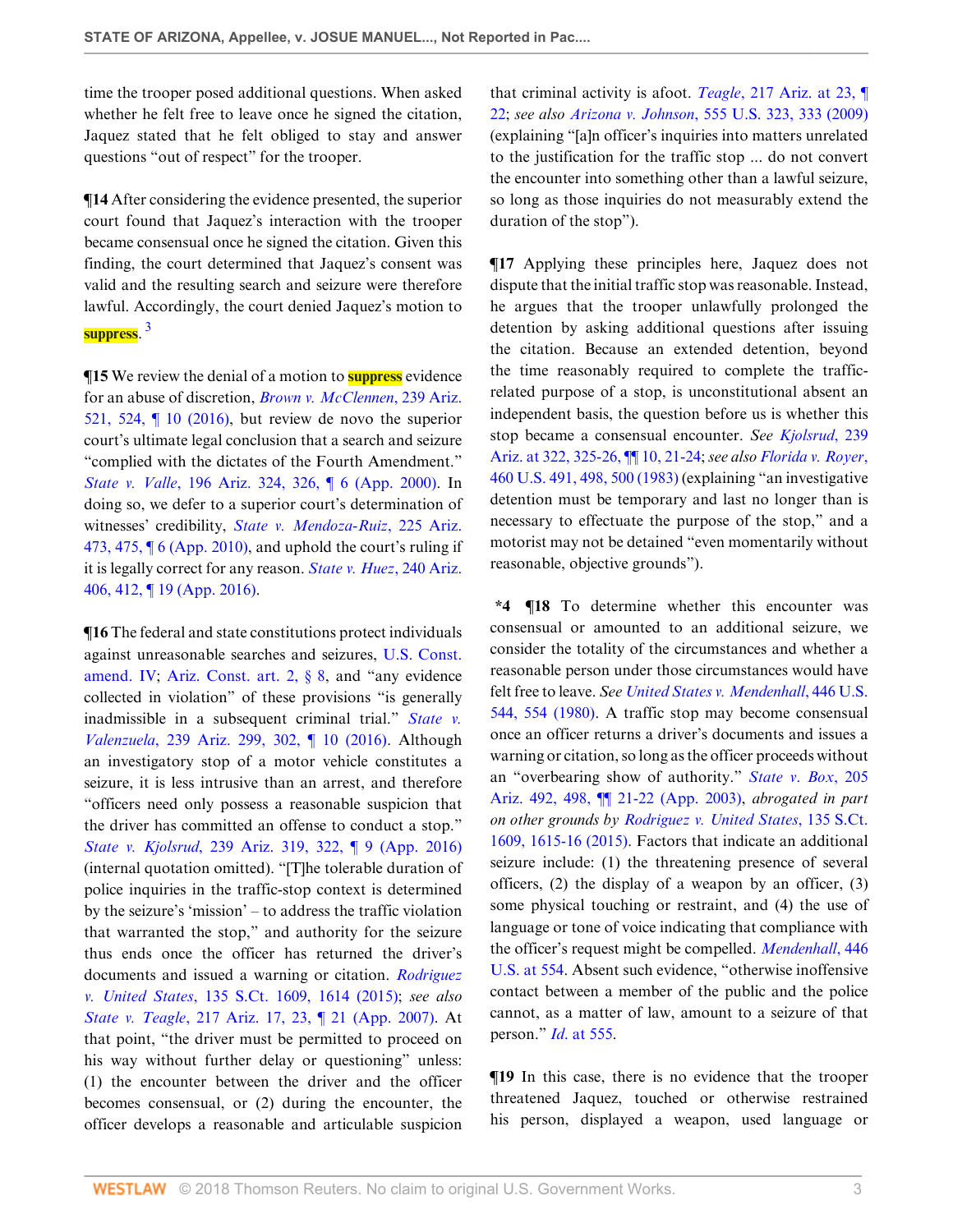an authoritative tone that compelled his compliance, or otherwise exhibited overbearing authority. To the contrary, when asked whether he felt free to leave after he signed the citation, Jaquez explained that he had initially walked away, albeit backward, but then felt obliged to stay and answer the trooper's questions out of respect for the trooper's position, not because he was legally compelled, afraid, or intimidated. Under these circumstances, the superior court did not err by finding that Jaquez's brief, post-citation encounter with the trooper was consensual, and therefore his subsequent consent to a search of his vehicle was valid. *See State v. Acinelli*[, 191 Ariz. 66, 69-70](http://www.westlaw.com/Link/Document/FullText?findType=Y&serNum=1997156127&pubNum=0000156&originatingDoc=Idde5c08099cc11e888e382e865ea2ff8&refType=RP&fi=co_pp_sp_156_69&originationContext=document&vr=3.0&rs=cblt1.0&transitionType=DocumentItem&contextData=(sc.Search)#co_pp_sp_156_69) [\(App. 1997\)](http://www.westlaw.com/Link/Document/FullText?findType=Y&serNum=1997156127&pubNum=0000156&originatingDoc=Idde5c08099cc11e888e382e865ea2ff8&refType=RP&fi=co_pp_sp_156_69&originationContext=document&vr=3.0&rs=cblt1.0&transitionType=DocumentItem&contextData=(sc.Search)#co_pp_sp_156_69) (concluding the defendant was free to leave after the officer returned his documents and explained the issued citations were warnings, and therefore the officer's continued "dialogue with the defendant" was lawful and the defendant's consent to a search of his vehicle was valid). Because consent is an exception to the general warrant requirement, *State v. Flores*[, 195 Ariz. 199, 203,](http://www.westlaw.com/Link/Document/FullText?findType=Y&serNum=1999075366&pubNum=0000156&originatingDoc=Idde5c08099cc11e888e382e865ea2ff8&refType=RP&fi=co_pp_sp_156_203&originationContext=document&vr=3.0&rs=cblt1.0&transitionType=DocumentItem&contextData=(sc.Search)#co_pp_sp_156_203) [¶ 11 \(App. 1999\),](http://www.westlaw.com/Link/Document/FullText?findType=Y&serNum=1999075366&pubNum=0000156&originatingDoc=Idde5c08099cc11e888e382e865ea2ff8&refType=RP&fi=co_pp_sp_156_203&originationContext=document&vr=3.0&rs=cblt1.0&transitionType=DocumentItem&contextData=(sc.Search)#co_pp_sp_156_203) the trooper's search of the Toyota was lawful, and the superior court did not abuse its discretion by denying Jaquez's motion to **suppress**. *See [State v](http://www.westlaw.com/Link/Document/FullText?findType=Y&serNum=2019610857&pubNum=0000156&originatingDoc=Idde5c08099cc11e888e382e865ea2ff8&refType=RP&fi=co_pp_sp_156_232&originationContext=document&vr=3.0&rs=cblt1.0&transitionType=DocumentItem&contextData=(sc.Search)#co_pp_sp_156_232)*. *Caraveo*[, 222 Ariz. 228, 232, ¶ 17 \(App. 2009\)](http://www.westlaw.com/Link/Document/FullText?findType=Y&serNum=2019610857&pubNum=0000156&originatingDoc=Idde5c08099cc11e888e382e865ea2ff8&refType=RP&fi=co_pp_sp_156_232&originationContext=document&vr=3.0&rs=cblt1.0&transitionType=DocumentItem&contextData=(sc.Search)#co_pp_sp_156_232) ("[W]hether the initial encounter was consensual or based on a valid *Terry* stop, officers may conduct a search when the suspect consents to the search.").

#### **II. Alleged Prosecutorial Vindictiveness**

**¶20** Jaquez contends the state acted with vindictiveness by bringing a second indictment containing an additional charge, and the superior court therefore improperly denied his motion to dismiss on that basis.

**¶21** In its initial indictment, filed January 14, 2016 in CR 2016-00044, the state charged Jaquez with one count of transportation of dangerous drugs for sale, one count of possession of dangerous drugs for sale, and one count of possession of drug paraphernalia. Eight days later, the state filed a notice alleging aggravating factors and that Jaquez was a repetitive offender based upon his prior California convictions: (1) 2012 – possessing a controlled substance for sale and participation in a criminal street gang, and  $(2)$  2010 – burglary.

**¶22** On January 25, 2016, the prosecutor presented defense counsel with a plea offer, noting that in the event Jaquez rejected the offer, his prior convictions could be used for enhancement and aggravation purposes. In a follow-up email, the prosecutor notified defense counsel that the offer would expire if not accepted before the upcoming April 11, 2016 omnibus hearing. At an April 7, 2016 settlement conference, the superior court asked the prosecutor to supplement her settlement conference memorandum with any additional information she may have received regarding the 2012 convictions, and the prosecutor responded, "I have absolutely nothing so far from California ... all of my research is based on public records, documents ..., which are at times inconsistent ... [s]o it's kind of difficult to know ... what the underlying information is." Recognizing that the state had yet to obtain reliable documentation regarding the California convictions, defense counsel remarked that, if the matter proceeded to trial, the prosecutor would "actually have to locate those records, find them, bring them to court, and prove" the convictions.

**\*5 ¶23** At the omnibus hearing, Jaquez rejected the plea offer and the court scheduled trial for June 7, 2016. Eleven days later, the prosecutor emailed defense counsel and reported that she had received California police reports relating to Jaquez's 2012 gang conviction. Noting she previously did not have documentation regarding the identity of the gang and Jaquez's membership, the prosecutor informed defense counsel that she intended to re-indict Jaquez and include an additional charge of assisting a criminal street gang, as well as a criminal street gang enhancement, which would add five years to any sentence. "Because this information [wa]s all new" and could "affect [Jaquez's] assessment of the case," the prosecutor invited Jaquez "to reconsider the state's original plea offer[.]"

**¶24** Consistent with the prosecutor's representations to defense counsel, on May 19, 2016, the state filed a second indictment in CR 2016-00656, adding one count of assisting a criminal street gang to the original charges and a street gang enhancement. At the joint final case management conference held four days later in the CR 2016-00044 proceeding, the state notified the court of a scheduling conflict with the June 7, 2016 trial date, and defense counsel likewise moved, over Jaquez's objection, for a trial continuance. Based upon both counsels' requests, the court continued the trial date in CR 2016-00044 from June 7, 2016 to June 28, 2016, and, in the event the state moved to dismiss CR 2016-00044, "reserve[ed] the right" to set the second case for trial on the same date to preserve Jaquez's "right to have a speedy trial."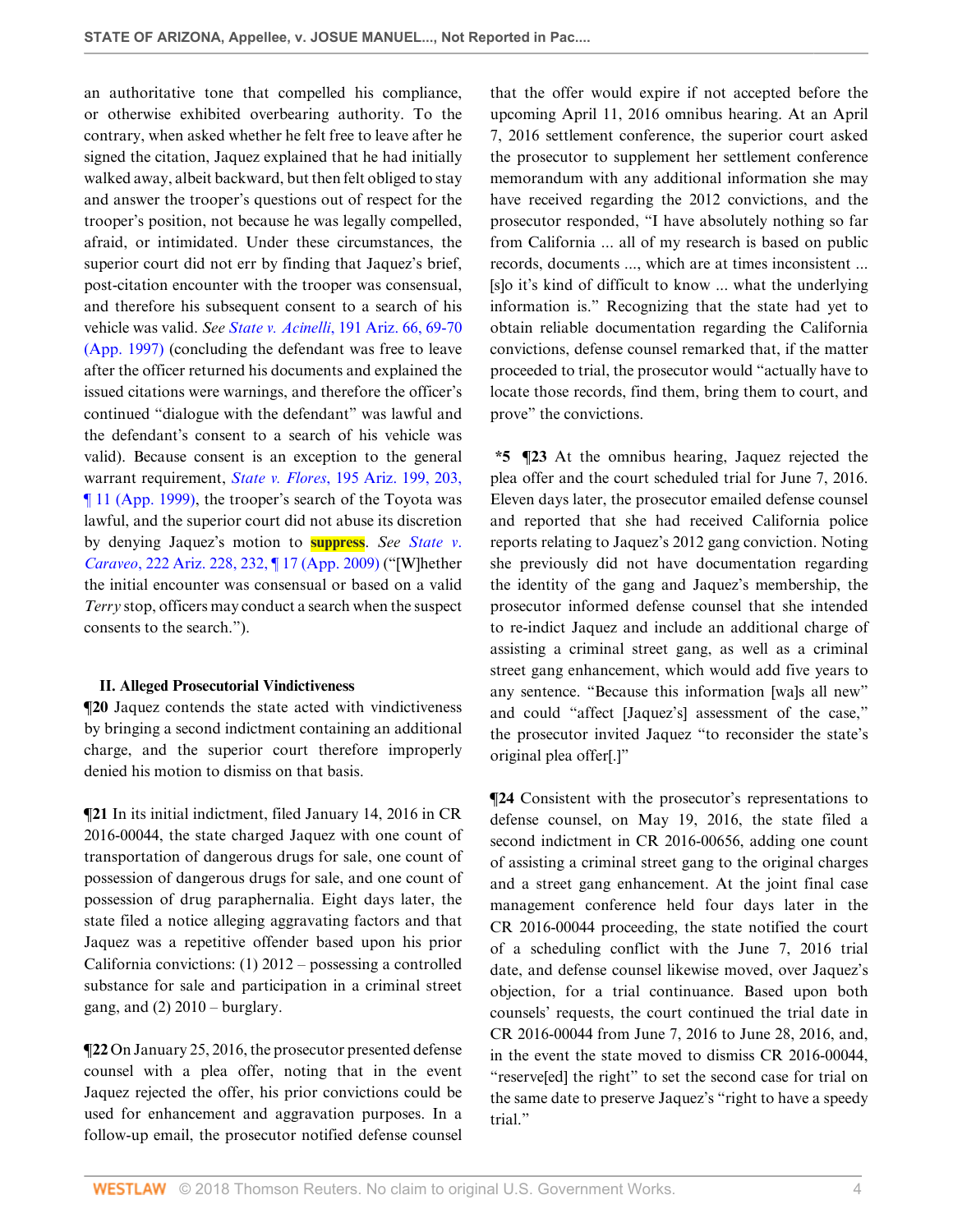**¶25** On May 25, 2016, the state moved to reset the trial date to June 14, 2016, expressly to accommodate Jaquez's speedy trial rights. Defense counsel objected to any acceleration of the trial date, however, and requested another continuance, so the court reset trial for July 26, 2016.

**¶26** On July 5, 2016, Jaquez moved to dismiss the case for vindictive prosecution, alleging the state charged an additional count of assisting a criminal street gang in the second indictment to retaliate against him for rejecting the plea offer and invoking his right to a speedy trial. After hearing from the parties, the court denied the motion, concluding Jaquez's assertion that the state could have charged him with assisting a criminal street gang in the original indictment, based upon the information it then had, was wholly without merit.

 $\P$ **27** We review a superior court's disposition of a claim of prosecutorial vindictiveness for an abuse of discretion. *State v. Brun*[, 190 Ariz. 505, 506 \(App. 1997\).](http://www.westlaw.com/Link/Document/FullText?findType=Y&serNum=1997241360&pubNum=0000156&originatingDoc=Idde5c08099cc11e888e382e865ea2ff8&refType=RP&fi=co_pp_sp_156_506&originationContext=document&vr=3.0&rs=cblt1.0&transitionType=DocumentItem&contextData=(sc.Search)#co_pp_sp_156_506) A prosecutor's decision to file new charges is vindictive if made in retaliation for the defendant's exercise of a constitutional or statutory right. *Id*.

**¶28** "A defendant may demonstrate prosecutorial vindictiveness by proving objectively that the prosecutor's charging decision was motivated by a desire to punish him for doing something that the law plainly allowed him to do." *State v. Tsosie*[, 171 Ariz. 683, 685](http://www.westlaw.com/Link/Document/FullText?findType=Y&serNum=1992100057&pubNum=0000156&originatingDoc=Idde5c08099cc11e888e382e865ea2ff8&refType=RP&fi=co_pp_sp_156_685&originationContext=document&vr=3.0&rs=cblt1.0&transitionType=DocumentItem&contextData=(sc.Search)#co_pp_sp_156_685) [\(App. 1992\)](http://www.westlaw.com/Link/Document/FullText?findType=Y&serNum=1992100057&pubNum=0000156&originatingDoc=Idde5c08099cc11e888e382e865ea2ff8&refType=RP&fi=co_pp_sp_156_685&originationContext=document&vr=3.0&rs=cblt1.0&transitionType=DocumentItem&contextData=(sc.Search)#co_pp_sp_156_685) (internal quotation omitted). Because actual vindictiveness is difficult to prove, a defendant in some circumstances may rely upon a presumption of vindictiveness. *Id*. (internal quotation omitted). A presumption of vindictiveness may lie in a pretrial setting, but its application at that stage of the proceedings is disfavored because "[i]n the course of preparing a case for trial, the prosecutor may uncover additional information that suggests a basis for further prosecution or he simply may come to realize that the information possessed by the state has a broader significance." *[United States](http://www.westlaw.com/Link/Document/FullText?findType=Y&serNum=1982127303&pubNum=0000780&originatingDoc=Idde5c08099cc11e888e382e865ea2ff8&refType=RP&fi=co_pp_sp_780_381&originationContext=document&vr=3.0&rs=cblt1.0&transitionType=DocumentItem&contextData=(sc.Search)#co_pp_sp_780_381) v. Goodwin*[, 457 U.S. 368, 381 \(1982\)](http://www.westlaw.com/Link/Document/FullText?findType=Y&serNum=1982127303&pubNum=0000780&originatingDoc=Idde5c08099cc11e888e382e865ea2ff8&refType=RP&fi=co_pp_sp_780_381&originationContext=document&vr=3.0&rs=cblt1.0&transitionType=DocumentItem&contextData=(sc.Search)#co_pp_sp_780_381). Therefore, to warrant a presumption of vindictiveness in the pretrial setting, the defendant must set forth "additional facts" that, combined with the sequence of events, justify the presumption. *Brun*[, 190 Ariz. at 507](http://www.westlaw.com/Link/Document/FullText?findType=Y&serNum=1997241360&pubNum=0000156&originatingDoc=Idde5c08099cc11e888e382e865ea2ff8&refType=RP&fi=co_pp_sp_156_507&originationContext=document&vr=3.0&rs=cblt1.0&transitionType=DocumentItem&contextData=(sc.Search)#co_pp_sp_156_507). "If a defendant makes a prima facie showing that the charging decision is more likely than not attributable to vindictiveness by the prosecutor, the burden shifts to the prosecutor to overcome the presumption by objective evidence justifying the prosecutor's action." *State v. Mieg*[, 225 Ariz. 445, 448,](http://www.westlaw.com/Link/Document/FullText?findType=Y&serNum=2023250548&pubNum=0000156&originatingDoc=Idde5c08099cc11e888e382e865ea2ff8&refType=RP&fi=co_pp_sp_156_448&originationContext=document&vr=3.0&rs=cblt1.0&transitionType=DocumentItem&contextData=(sc.Search)#co_pp_sp_156_448) [¶ 12 \(App. 2010\)](http://www.westlaw.com/Link/Document/FullText?findType=Y&serNum=2023250548&pubNum=0000156&originatingDoc=Idde5c08099cc11e888e382e865ea2ff8&refType=RP&fi=co_pp_sp_156_448&originationContext=document&vr=3.0&rs=cblt1.0&transitionType=DocumentItem&contextData=(sc.Search)#co_pp_sp_156_448) (internal quotations omitted).

**\*6 ¶29** In this case, the record reflects that Jaquez failed to set forth any additional facts that, together with the sequence of events, warranted a presumption of vindictiveness. To the extent Jaquez argues the state filed an additional charge to retaliate for his exercise of the right to a speedy trial, the record reflects that the state moved to accelerate the trial date to preserve Jaquez's speedy-trial rights, and defense counsel objected and moved for a continuance. Likewise, to the extent Jaquez contends the state brought an additional charge because he rejected the plea offer, the record reflects that the prosecutor: (1) provided timely notice that she intended to use Jaquez's prior convictions for enhancement and aggravation purposes, (2) informed the court, before Jaquez declined the plea offer, that she was still seeking reliable information regarding Jaquez's prior convictions, and (3) reoffered the original plea after she received documentation regarding the prior convictions.

**¶30** Moreover, even if Jaquez set forth a prima facie case of vindictiveness, the state rebutted the presumption. When the prosecutor filed the initial indictment, the only known information regarding Jaquez's gang affiliation was his tattoos, clothing, and repeated denials of current gang membership. The record reflects that the prosecutor diligently sought documentation of Jaquez's prior gangrelated conviction, however, and timely disclosed that information to defense counsel once she received it. On this record, and consistent with the superior court's findings, the prosecutor reasonably believed she had insufficient evidence to support a charge of assisting a criminal street gang until she received the California police reports, which documented Jaquez's criminal activity on behalf of the Barrio Dream Homes gang. *See [Goodwin](http://www.westlaw.com/Link/Document/FullText?findType=Y&serNum=1982127303&pubNum=0000780&originatingDoc=Idde5c08099cc11e888e382e865ea2ff8&refType=RP&fi=co_pp_sp_780_382&originationContext=document&vr=3.0&rs=cblt1.0&transitionType=DocumentItem&contextData=(sc.Search)#co_pp_sp_780_382)*, [457 U.S. at 382 n.14](http://www.westlaw.com/Link/Document/FullText?findType=Y&serNum=1982127303&pubNum=0000780&originatingDoc=Idde5c08099cc11e888e382e865ea2ff8&refType=RP&fi=co_pp_sp_780_382&originationContext=document&vr=3.0&rs=cblt1.0&transitionType=DocumentItem&contextData=(sc.Search)#co_pp_sp_780_382) (recognizing that "a prosecutor should not file any charge until he has investigated fully all of the circumstances surrounding a case"); *see also [State](http://www.westlaw.com/Link/Document/FullText?findType=Y&serNum=2002128694&pubNum=0000156&originatingDoc=Idde5c08099cc11e888e382e865ea2ff8&refType=RP&fi=co_pp_sp_156_147&originationContext=document&vr=3.0&rs=cblt1.0&transitionType=DocumentItem&contextData=(sc.Search)#co_pp_sp_156_147) v. Canez*[, 202 Ariz. 133, 147, ¶ 28 \(2002\)](http://www.westlaw.com/Link/Document/FullText?findType=Y&serNum=2002128694&pubNum=0000156&originatingDoc=Idde5c08099cc11e888e382e865ea2ff8&refType=RP&fi=co_pp_sp_156_147&originationContext=document&vr=3.0&rs=cblt1.0&transitionType=DocumentItem&contextData=(sc.Search)#co_pp_sp_156_147) ("We give great deference to the trial court's ruling, based, as it is, largely upon an assessment of the prosecutor's credibility."), *abrogated on other grounds by [State v. Valenzuela](http://www.westlaw.com/Link/Document/FullText?findType=Y&serNum=2038729596&pubNum=0000156&originatingDoc=Idde5c08099cc11e888e382e865ea2ff8&refType=RP&originationContext=document&vr=3.0&rs=cblt1.0&transitionType=DocumentItem&contextData=(sc.Search))*, 239 [Ariz. 299 \(2016\)](http://www.westlaw.com/Link/Document/FullText?findType=Y&serNum=2038729596&pubNum=0000156&originatingDoc=Idde5c08099cc11e888e382e865ea2ff8&refType=RP&originationContext=document&vr=3.0&rs=cblt1.0&transitionType=DocumentItem&contextData=(sc.Search)). Therefore, the superior court did not abuse its discretion by denying Jaquez's motion to dismiss the charges.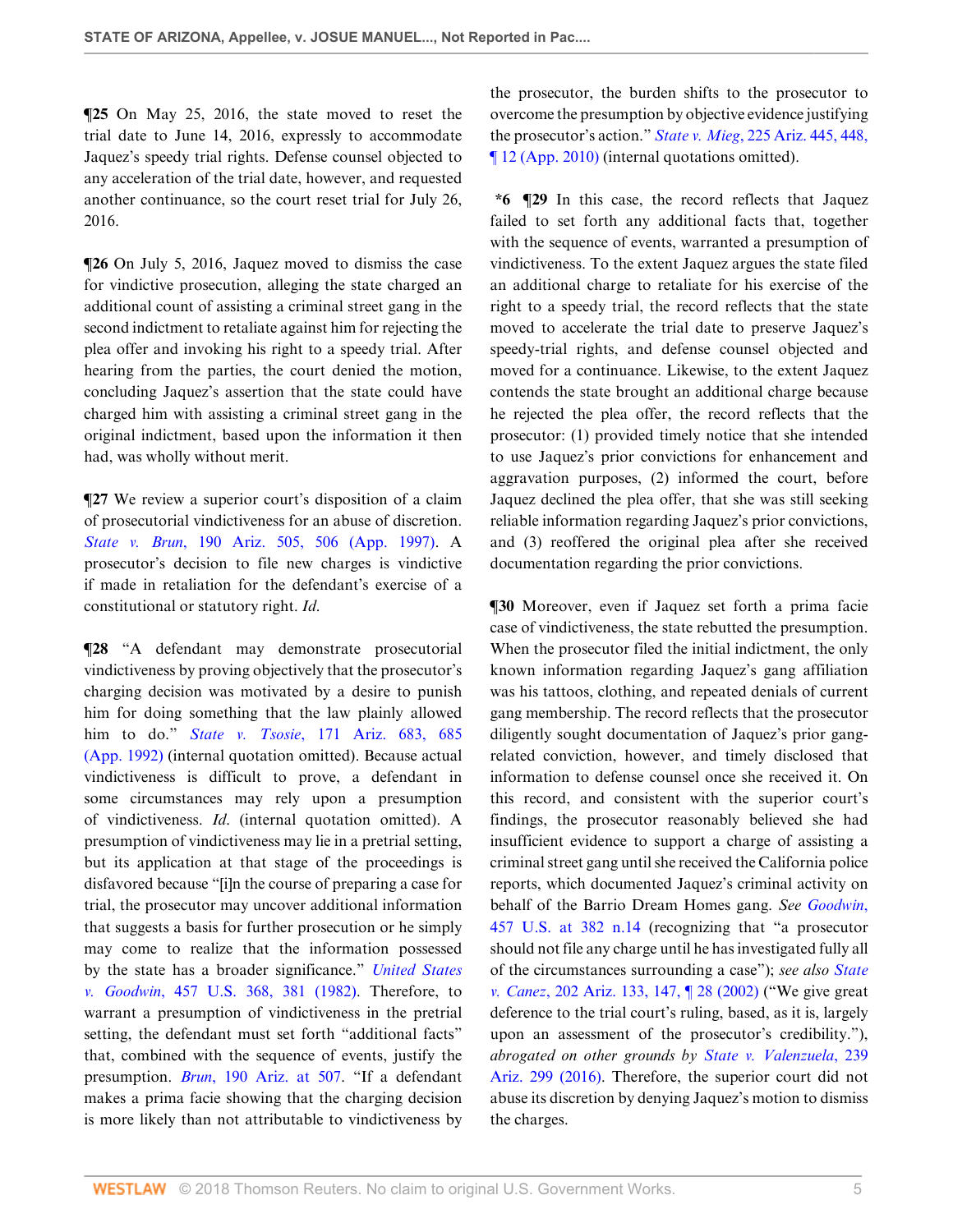# <span id="page-5-0"></span>**III. Alleged** *Miranda* [4](#page-10-3)  **Violations**

**¶31** Jaquez contends the superior court improperly denied his motions to preclude statements he made to two law enforcement officers. Specifically, he argues the officers questioned him while he was in custody without providing the requisite *Miranda* warnings, and therefore the statements were obtained in violation of his constitutional rights.

**¶32** In reviewing an alleged *Miranda* violation, we defer to the superior court's underlying factual findings, absent an abuse of discretion, but review de novo its ultimate legal conclusion. *State v. Newell*[, 212 Ariz. 389, 397, ¶ 27 \(2006\)](http://www.westlaw.com/Link/Document/FullText?findType=Y&serNum=2008988999&pubNum=0000156&originatingDoc=Idde5c08099cc11e888e382e865ea2ff8&refType=RP&fi=co_pp_sp_156_397&originationContext=document&vr=3.0&rs=cblt1.0&transitionType=DocumentItem&contextData=(sc.Search)#co_pp_sp_156_397).

**¶33** Police officers are free to ask questions of a person who is not in custody without providing *Miranda* warnings, but when a person is in custody, the police must advise the individual of certain constitutional rights; otherwise, statements made in response to questioning will be inadmissible at trial. *See Miranda*[, 384 U.S. at](http://www.westlaw.com/Link/Document/FullText?findType=Y&serNum=1966131580&pubNum=0000780&originatingDoc=Idde5c08099cc11e888e382e865ea2ff8&refType=RP&fi=co_pp_sp_780_444&originationContext=document&vr=3.0&rs=cblt1.0&transitionType=DocumentItem&contextData=(sc.Search)#co_pp_sp_780_444) [444](http://www.westlaw.com/Link/Document/FullText?findType=Y&serNum=1966131580&pubNum=0000780&originatingDoc=Idde5c08099cc11e888e382e865ea2ff8&refType=RP&fi=co_pp_sp_780_444&originationContext=document&vr=3.0&rs=cblt1.0&transitionType=DocumentItem&contextData=(sc.Search)#co_pp_sp_780_444); *State v. Zamora*[, 220 Ariz. 63, 67, ¶ 9 \(App. 2009\)](http://www.westlaw.com/Link/Document/FullText?findType=Y&serNum=2017921032&pubNum=0000156&originatingDoc=Idde5c08099cc11e888e382e865ea2ff8&refType=RP&fi=co_pp_sp_156_67&originationContext=document&vr=3.0&rs=cblt1.0&transitionType=DocumentItem&contextData=(sc.Search)#co_pp_sp_156_67). Specifically, before conducting a custodial interrogation, police must advise a person "that he has a right to remain silent, that any statement he does make may be used as evidence against him, and that he has a right to the presence of an attorney, either retained or appointed." *Miranda*[, 384 U.S. at 444.](http://www.westlaw.com/Link/Document/FullText?findType=Y&serNum=1966131580&pubNum=0000780&originatingDoc=Idde5c08099cc11e888e382e865ea2ff8&refType=RP&fi=co_pp_sp_780_444&originationContext=document&vr=3.0&rs=cblt1.0&transitionType=DocumentItem&contextData=(sc.Search)#co_pp_sp_780_444)

#### **A. Statements to the Detective**

**¶34** At the close of the detective's testimony, defense counsel asked whether he had advised Jaquez of his *Miranda* rights before questioning him. The detective stated he did not issue *Miranda* warnings to Jaquez, and defense counsel moved to strike the detective's testimony in its entirety. Characterizing defense counsel's motion to strike as a motion to **suppress**, the superior court denied the motion as untimely.

**\*7 ¶35** Pursuant to [Arizona Rule of Criminal Procedure](http://www.westlaw.com/Link/Document/FullText?findType=L&pubNum=1003573&cite=AZSTRCRPR16.1&originatingDoc=Idde5c08099cc11e888e382e865ea2ff8&refType=LQ&originationContext=document&vr=3.0&rs=cblt1.0&transitionType=DocumentItem&contextData=(sc.Search)) [16.1\(c\),](http://www.westlaw.com/Link/Document/FullText?findType=L&pubNum=1003573&cite=AZSTRCRPR16.1&originatingDoc=Idde5c08099cc11e888e382e865ea2ff8&refType=LQ&originationContext=document&vr=3.0&rs=cblt1.0&transitionType=DocumentItem&contextData=(sc.Search)) the court "may preclude any motion ... not timely raised" at least twenty days before trial, "unless the basis was not then known and could not have been known through reasonable diligence, and the party raises it promptly after the basis is known." Although Jaquez acknowledges the state timely disclosed the detective's report detailing the interrogation, he asserts he was unable to review the report because it was part of a voluminous

digital disclosure, and therefore he had no knowledge before trial that the detective failed to issue *Miranda* warnings. Even accepting his implicit claim that [Rule](http://www.westlaw.com/Link/Document/FullText?findType=L&pubNum=1003573&cite=AZSTRCRPR16.1&originatingDoc=Idde5c08099cc11e888e382e865ea2ff8&refType=LQ&originationContext=document&vr=3.0&rs=cblt1.0&transitionType=DocumentItem&contextData=(sc.Search)) [16.1\(c\)'](http://www.westlaw.com/Link/Document/FullText?findType=L&pubNum=1003573&cite=AZSTRCRPR16.1&originatingDoc=Idde5c08099cc11e888e382e865ea2ff8&refType=LQ&originationContext=document&vr=3.0&rs=cblt1.0&transitionType=DocumentItem&contextData=(sc.Search))s "reasonable diligence" standard did not require that he review the "2500 pages of digital disclosure," Jaquez knew firsthand, by virtue of his presence, that the detective had not advised him of his *Miranda* rights. Because this information was known to him independent of any state disclosure, Jaquez was not excused from his obligation to timely challenge the admission of his statements.

**¶36** Moreover, even if Jaquez's statements to the detective were inadmissible, any err would be harmless. *[State](http://www.westlaw.com/Link/Document/FullText?findType=Y&serNum=2004137503&pubNum=0000156&originatingDoc=Idde5c08099cc11e888e382e865ea2ff8&refType=RP&fi=co_pp_sp_156_209&originationContext=document&vr=3.0&rs=cblt1.0&transitionType=DocumentItem&contextData=(sc.Search)#co_pp_sp_156_209) v. Davolt*[, 207 Ariz. 191, 209, ¶ 64 \(2004\)](http://www.westlaw.com/Link/Document/FullText?findType=Y&serNum=2004137503&pubNum=0000156&originatingDoc=Idde5c08099cc11e888e382e865ea2ff8&refType=RP&fi=co_pp_sp_156_209&originationContext=document&vr=3.0&rs=cblt1.0&transitionType=DocumentItem&contextData=(sc.Search)#co_pp_sp_156_209) (holding erroneously admitted evidence is harmless "if we can conclude, beyond a reasonable doubt, that the error did not contribute to or affect the jury's verdict"). The record reflects that Jaquez consistently denied current gang membership when he spoke with the detective. Although he admitted his tattoos were not mere "artwork" and acknowledged he still "represents" the gang through his appearance, these admissions were cumulative to other evidence that his tattoos and clothing were associated with the Barrio Dream Homes gang. *See [State v. Romero](http://www.westlaw.com/Link/Document/FullText?findType=Y&serNum=2039779882&pubNum=0000156&originatingDoc=Idde5c08099cc11e888e382e865ea2ff8&refType=RP&fi=co_pp_sp_156_510&originationContext=document&vr=3.0&rs=cblt1.0&transitionType=DocumentItem&contextData=(sc.Search)#co_pp_sp_156_510)*, 240 [Ariz. 503, 510, ¶ 17 \(App. 2016\)](http://www.westlaw.com/Link/Document/FullText?findType=Y&serNum=2039779882&pubNum=0000156&originatingDoc=Idde5c08099cc11e888e382e865ea2ff8&refType=RP&fi=co_pp_sp_156_510&originationContext=document&vr=3.0&rs=cblt1.0&transitionType=DocumentItem&contextData=(sc.Search)#co_pp_sp_156_510) (erroneous admission of cumulative evidence constitutes harmless error); *[State v.](http://www.westlaw.com/Link/Document/FullText?findType=Y&serNum=1996203377&pubNum=0000156&originatingDoc=Idde5c08099cc11e888e382e865ea2ff8&refType=RP&fi=co_pp_sp_156_458&originationContext=document&vr=3.0&rs=cblt1.0&transitionType=DocumentItem&contextData=(sc.Search)#co_pp_sp_156_458) Dunlap*[, 187 Ariz. 441, 458 \(App. 1996\)](http://www.westlaw.com/Link/Document/FullText?findType=Y&serNum=1996203377&pubNum=0000156&originatingDoc=Idde5c08099cc11e888e382e865ea2ff8&refType=RP&fi=co_pp_sp_156_458&originationContext=document&vr=3.0&rs=cblt1.0&transitionType=DocumentItem&contextData=(sc.Search)#co_pp_sp_156_458) (same). Therefore, the superior court did not abuse its discretion by denying Jaquez's motion to strike the detective's testimony.

### **B. Statement to the Detention Officer**

**¶37** On the eve of trial, Jaquez moved to preclude a statement he made to the detention officer admitting that he was an active gang member. Applying *[State v.](http://www.westlaw.com/Link/Document/FullText?findType=Y&serNum=1996061157&pubNum=0000156&originatingDoc=Idde5c08099cc11e888e382e865ea2ff8&refType=RP&originationContext=document&vr=3.0&rs=cblt1.0&transitionType=DocumentItem&contextData=(sc.Search)) Kemp*[, 185 Ariz. 52 \(1996\)](http://www.westlaw.com/Link/Document/FullText?findType=Y&serNum=1996061157&pubNum=0000156&originatingDoc=Idde5c08099cc11e888e382e865ea2ff8&refType=RP&originationContext=document&vr=3.0&rs=cblt1.0&transitionType=DocumentItem&contextData=(sc.Search)), the court denied the motion, concluding the question the detention officer posed to Jaquez reasonably related to jail safety and did not constitute interrogation.

**¶38** Before calling the detention officer to testify, the state moved to admit a different statement Jaquez had made to the officer, in which Jaquez implied he still committed crimes on behalf of the Barrio Dream Homes gang. Finding the question that prompted that statement did not reasonably relate to any jail security concerns, the court denied the state's request and precluded the statement.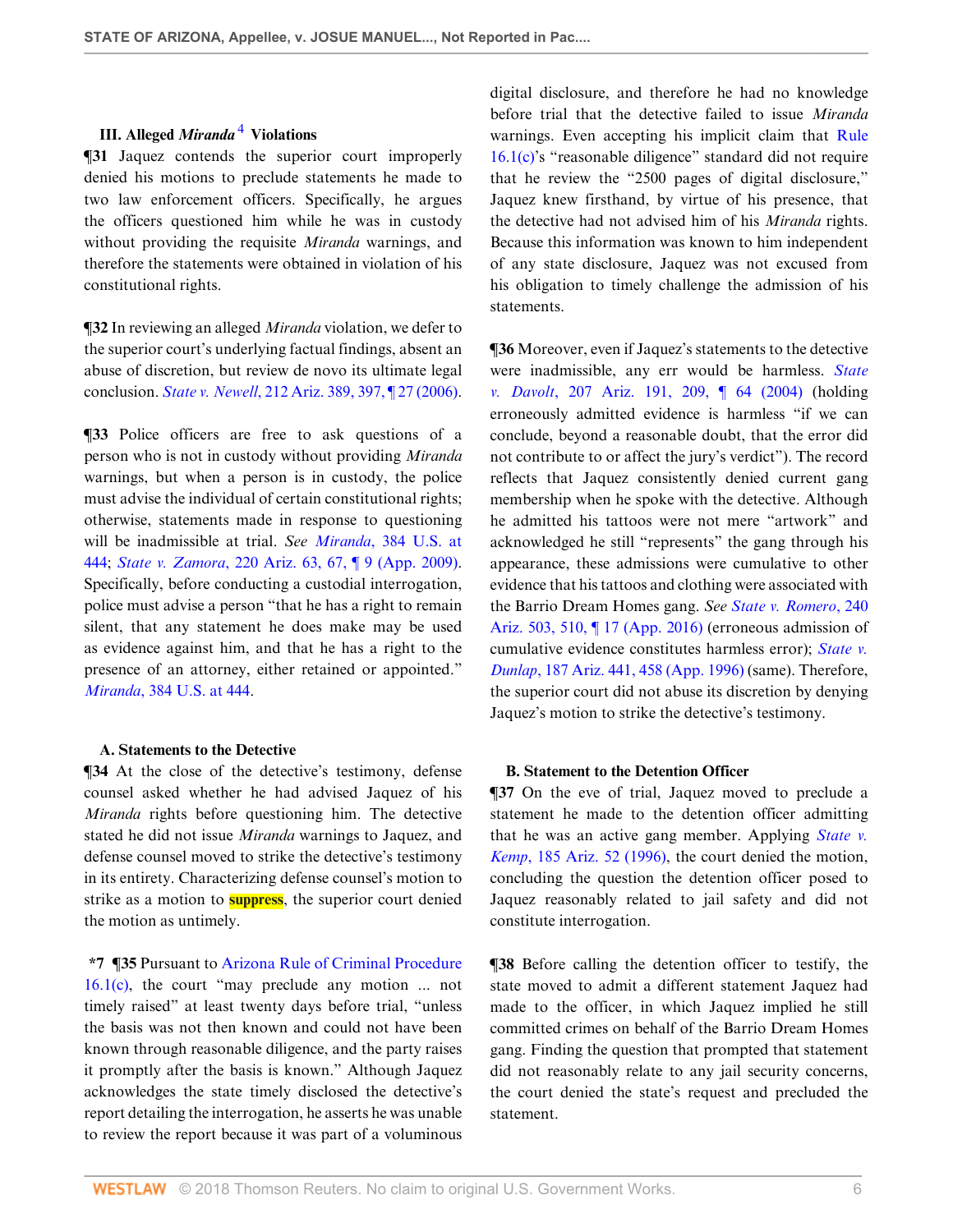**¶39** When the detention officer then testified, he explained that the jail has a "classifying process" to ensure inmates are housed in a safe location within the jail. Because gang membership presents a significant safety issue, inmates who have gang tattoos or a criminal record relating to gang activity are questioned regarding their gang affiliation so they are not inadvertently placed with a rival gang member. As part of this screening process, the detention officer approached Jaquez on January 28, 2016 and asked whether he was affiliated with any gang. Although Jaquez had been housed at the jail for several weeks by that date, the officer was reevaluating pod assignments due to an influx of inmates. In response to the officer's question, Jaquez acknowledged that he was an active member of the Barrio Dream Homes gang.

**¶40** In *Kemp*, our supreme court analyzed whether two detention officers' inquiries regarding an inmate's protective custody status violated the inmate's Fifth and Sixth Amendment rights. [185 Ariz. at 57-58](http://www.westlaw.com/Link/Document/FullText?findType=Y&serNum=1996061157&pubNum=0000156&originatingDoc=Idde5c08099cc11e888e382e865ea2ff8&refType=RP&fi=co_pp_sp_156_57&originationContext=document&vr=3.0&rs=cblt1.0&transitionType=DocumentItem&contextData=(sc.Search)#co_pp_sp_156_57). Reasoning the officers "were not attempting to overcome [the inmate's] will to induce him to inculpate himself," and instead simply questioning the "circumstances of his incarceration," our supreme court concluded the officers' queries did not constitute "custodial interrogation," and therefore did not trigger the Fifth Amendment. *Id*[. at](http://www.westlaw.com/Link/Document/FullText?findType=Y&serNum=1996061157&pubNum=0000156&originatingDoc=Idde5c08099cc11e888e382e865ea2ff8&refType=RP&fi=co_pp_sp_156_58&originationContext=document&vr=3.0&rs=cblt1.0&transitionType=DocumentItem&contextData=(sc.Search)#co_pp_sp_156_58) [58](http://www.westlaw.com/Link/Document/FullText?findType=Y&serNum=1996061157&pubNum=0000156&originatingDoc=Idde5c08099cc11e888e382e865ea2ff8&refType=RP&fi=co_pp_sp_156_58&originationContext=document&vr=3.0&rs=cblt1.0&transitionType=DocumentItem&contextData=(sc.Search)#co_pp_sp_156_58). Likewise, the court concluded no Sixth Amendment violation occurred because the officers "did not seek to elicit incriminating evidence." *Id*.

**\*8 ¶41** Applying this rationale here, the record supports the superior court's finding that the detention officer's question did not infringe upon Jaquez's constitutional rights. Although Jaquez was clearly in custody, the officer testified that he questioned Jaquez regarding his gang allegiance only to ensure his safety and the overall security of the jail, not to elicit incriminating information on behalf of the state. Consistent with this testimony, the prosecutor avowed to the court that the jail did not function as an investigative arm of the state and the detention officer's routine questions were intended only to protect the safety of the inmates and the security of the jail, not to further the state's criminal investigation. *Cf. State v. Jeney*[, 163 Ariz. 293,](http://www.westlaw.com/Link/Document/FullText?findType=Y&serNum=1989154163&pubNum=0000156&originatingDoc=Idde5c08099cc11e888e382e865ea2ff8&refType=RP&fi=co_pp_sp_156_297&originationContext=document&vr=3.0&rs=cblt1.0&transitionType=DocumentItem&contextData=(sc.Search)#co_pp_sp_156_297) [297-98 \(App. 1989\)](http://www.westlaw.com/Link/Document/FullText?findType=Y&serNum=1989154163&pubNum=0000156&originatingDoc=Idde5c08099cc11e888e382e865ea2ff8&refType=RP&fi=co_pp_sp_156_297&originationContext=document&vr=3.0&rs=cblt1.0&transitionType=DocumentItem&contextData=(sc.Search)#co_pp_sp_156_297) (explaining "[t]he routine gathering of background information on a defendant" does not constitute interrogation and therefore the state's use of "statements ... given during a routine booking procedure" against a defendant at trial "does not transform that

routine procedure into an interrogation"). Indeed, the detention officer did not contact the investigating detectives or otherwise disclose Jaquez's statement on his own accord; rather, investigators learned of Jaquez's statement at "a much later date." Given these facts, the detention officer's placement-based question did not constitute an interrogation, and the superior court did not abuse its discretion by denying Jaquez's motion to preclude accordingly.

## <span id="page-6-0"></span>**IV. Admission of Drug Profile Evidence**

**¶42** Jaquez argues the superior court improperly denied his motion for mistrial predicated upon the admission of drug profile evidence.<sup>[5](#page-10-4)</sup> Specifically, he contends the state impermissibly elicited profile evidence as substantive proof of his guilt, creating the risk that the jury would convict him, not for his own conduct, but for the conduct of others.

**¶43** On direct examination, the detective testified, over objection, that: (1) methamphetamine consumed in the United States is primarily manufactured in Mexico and then transported into the country by drug cartels using either "natural voids" in vehicle compartments or luggage; (2) large quantities of methamphetamine enter the United States at cities such as Tucson or Phoenix, and then these large bundles are "broken down into smaller quantities and shipped to other areas" across the country; (3) illegal drugs are frequently transported through Mohave County on the interstate; (4) drug trafficking organizations typically transport several pounds of methamphetamine at a time; (5) a single person, operating alone, does not have the requisite resources and connections to transport large quantities of illegal drugs; (6) drug trafficking organizations frequently use rental vehicles to transport illegal drugs, at least in part, to avoid detection by license plate readers; (7) drug trafficking organizations may task a person other than the driver to conceal drugs in a rental vehicle; (8) drug trafficking organizations frequently instruct transporters to consent to a search if stopped, believing the drugs will not be discovered; (9) transporters are not always armed; (10) transporters frequently use air fresheners to mask the odor emitted from illegal drugs; (11) drug trafficking organizations often provide transporters with a "burner" cell phone that is exclusively used for drug-related calls and texts and then destroyed once transport is complete; (12) drug trafficking organizations frequently have transporters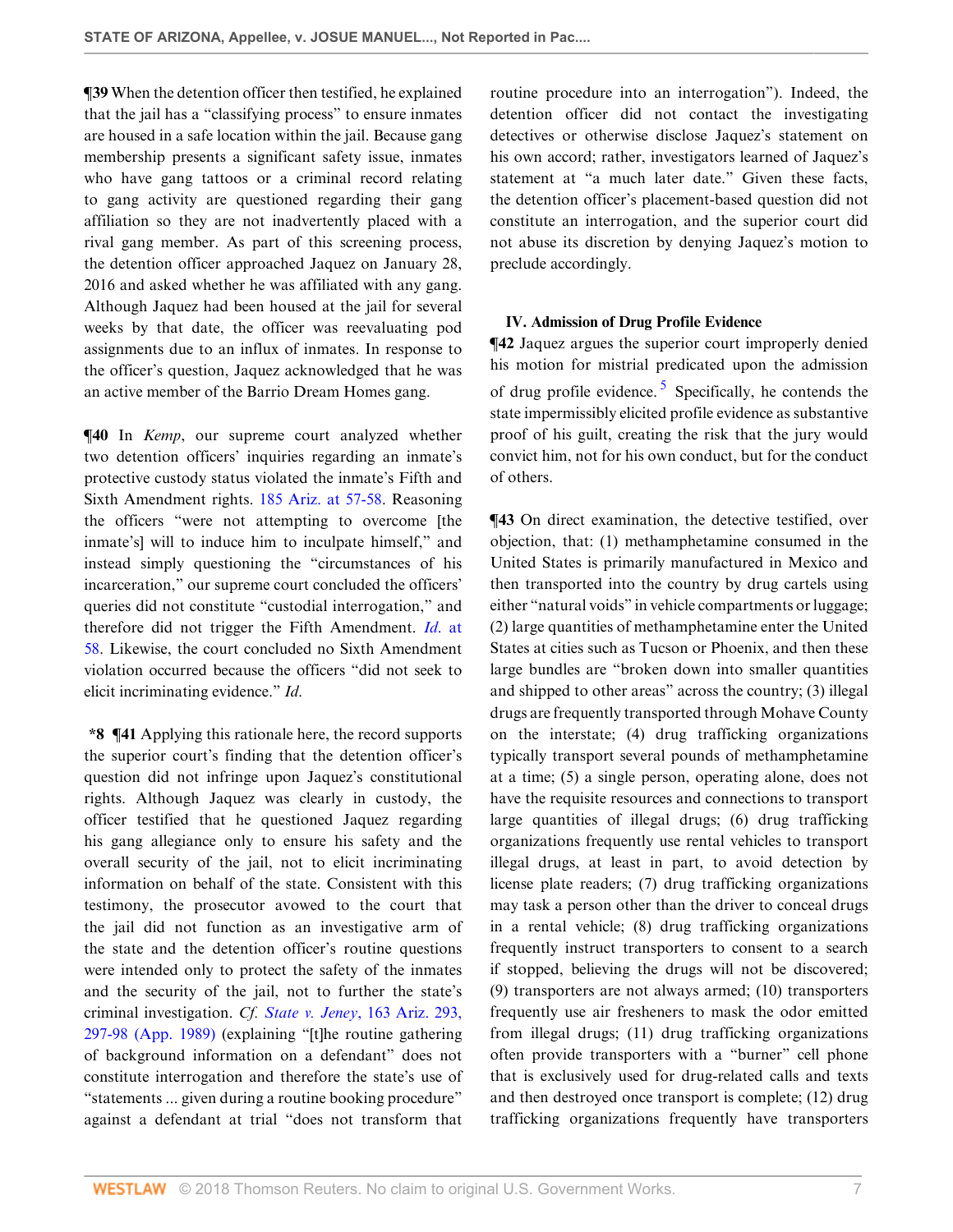prepare a cover story in case of a traffic stop; (13) when large quantities of drugs are broken down into smaller quantities, the profit margin for drug trafficking organizations increases, such that a large quantity of methamphetamine may be purchased at a rate of \$3000 per pound, but the "street level" of any single pound may be worth as much as \$45,000; (14) drug trafficking organizations often select a member who does not use drugs to transport them, usually a "middle" member of the organization; (15) in the few circumstances in which illegal drugs have been abandoned in rental vehicles, only small amounts have been left behind, not several pounds; and (16) a transporter who left a large quantity of illegal drugs in a vehicle would probably be assaulted or even killed by the drug trafficking organization. Specific to this case, the detective also testified that: (1) text messages retrieved from Jaquez's seized cell phone referenced the Dream Homes neighborhood and drug sales, as well as Jaquez's travel plans and expected return to California in a couple of days; and (2) Jaquez could not have transported nearly seven pounds of methamphetamine without "significant connections" to a drug trafficking organization, such as a gang.

**\*9 ¶44** Following the detective's testimony, Jaquez renewed his objections, arguing the detective's statements regarding transporters' use of firearms, air freshener, burner phones, and cover stories constituted inadmissible drug profile evidence. Although he acknowledged the detective's general testimony regarding the transportation of large quantities of drugs qualified as modus operandi evidence, Jaquez also objected to the detective's testimony linking that evidence to this case, specifically, the detective's opinion that the large quantity of drugs found in the Toyota proved Jaquez was working with a drug trafficking organization. Accordingly, Jaquez moved for a mistrial, which the superior court denied.

**¶45** We review the denial of a motion for mistrial for an abuse of discretion. *State v. Jones*[, 197 Ariz. 290, 304, ¶](http://www.westlaw.com/Link/Document/FullText?findType=Y&serNum=2000381072&pubNum=0000156&originatingDoc=Idde5c08099cc11e888e382e865ea2ff8&refType=RP&fi=co_pp_sp_156_304&originationContext=document&vr=3.0&rs=cblt1.0&transitionType=DocumentItem&contextData=(sc.Search)#co_pp_sp_156_304) [32 \(2000\).](http://www.westlaw.com/Link/Document/FullText?findType=Y&serNum=2000381072&pubNum=0000156&originatingDoc=Idde5c08099cc11e888e382e865ea2ff8&refType=RP&fi=co_pp_sp_156_304&originationContext=document&vr=3.0&rs=cblt1.0&transitionType=DocumentItem&contextData=(sc.Search)#co_pp_sp_156_304) In evaluating whether a mistrial is warranted, the superior court "is in the best position to determine whether the evidence will actually affect the outcome of the trial." *Id*. The court "should consider (1) whether the remarks called to the attention of the jurors matters they would not be justified in considering in determining their verdict, and (2) the probability that the jurors, under the circumstances of the particular case, were influenced by the remarks." *State v. Hallman*[, 137 Ariz. 31, 37 \(1983\)](http://www.westlaw.com/Link/Document/FullText?findType=Y&serNum=1983142135&pubNum=0000156&originatingDoc=Idde5c08099cc11e888e382e865ea2ff8&refType=RP&fi=co_pp_sp_156_37&originationContext=document&vr=3.0&rs=cblt1.0&transitionType=DocumentItem&contextData=(sc.Search)#co_pp_sp_156_37).

Because a "declaration of mistrial is the most dramatic remedy for trial error," it should be granted "only when it appears that justice will be thwarted unless the jury is discharged and a new trial granted." *[State v. Adamson](http://www.westlaw.com/Link/Document/FullText?findType=Y&serNum=1983129895&pubNum=0000156&originatingDoc=Idde5c08099cc11e888e382e865ea2ff8&refType=RP&fi=co_pp_sp_156_262&originationContext=document&vr=3.0&rs=cblt1.0&transitionType=DocumentItem&contextData=(sc.Search)#co_pp_sp_156_262)*, 136 [Ariz. 250, 262 \(1983\)](http://www.westlaw.com/Link/Document/FullText?findType=Y&serNum=1983129895&pubNum=0000156&originatingDoc=Idde5c08099cc11e888e382e865ea2ff8&refType=RP&fi=co_pp_sp_156_262&originationContext=document&vr=3.0&rs=cblt1.0&transitionType=DocumentItem&contextData=(sc.Search)#co_pp_sp_156_262).

**¶46** "Profile evidence tends to show that a defendant possesses one or more ... characteristics ... typically displayed by persons engaged in a particular kind of activity." *State v. Ketchner*[, 236 Ariz. 262, 264, ¶ 15 \(2014\)](http://www.westlaw.com/Link/Document/FullText?findType=Y&serNum=2035067683&pubNum=0000156&originatingDoc=Idde5c08099cc11e888e382e865ea2ff8&refType=RP&fi=co_pp_sp_156_264&originationContext=document&vr=3.0&rs=cblt1.0&transitionType=DocumentItem&contextData=(sc.Search)#co_pp_sp_156_264) (citation omitted). Because profile evidence "implicitly invit[es] the jury to infer criminal conduct based on the described characteristics," it "may not be used as substantive proof of guilt[.]" *Ketchner*, 236 at 264-65, ¶¶ 15, 17. Stated differently, and as relevant here, the state may not meet its burden of proving intentional or knowing possession of illegal drugs by suggesting that "the accused's behavior" is "consistent with that of known drug couriers." *State v. Lee*[, 191 Ariz. 542, 546, ¶ 18 \(1998\)](http://www.westlaw.com/Link/Document/FullText?findType=Y&serNum=1998114925&pubNum=0000156&originatingDoc=Idde5c08099cc11e888e382e865ea2ff8&refType=RP&fi=co_pp_sp_156_546&originationContext=document&vr=3.0&rs=cblt1.0&transitionType=DocumentItem&contextData=(sc.Search)#co_pp_sp_156_546).

**¶47** Unlike drug courier profile evidence, modus operandi evidence may "properly [be] admitted to assist the jury in understanding" the procedures employed by drug trafficking organizations. *[State v. Gonzalez](http://www.westlaw.com/Link/Document/FullText?findType=Y&serNum=2027887845&pubNum=0000156&originatingDoc=Idde5c08099cc11e888e382e865ea2ff8&refType=RP&fi=co_pp_sp_156_554&originationContext=document&vr=3.0&rs=cblt1.0&transitionType=DocumentItem&contextData=(sc.Search)#co_pp_sp_156_554)*, 229 Ariz. 550, [554, ¶ 13 \(App. 2012\).](http://www.westlaw.com/Link/Document/FullText?findType=Y&serNum=2027887845&pubNum=0000156&originatingDoc=Idde5c08099cc11e888e382e865ea2ff8&refType=RP&fi=co_pp_sp_156_554&originationContext=document&vr=3.0&rs=cblt1.0&transitionType=DocumentItem&contextData=(sc.Search)#co_pp_sp_156_554) Nonetheless, even this evidence must be limited to "the structure and methods used by drug trafficking organizations," and a testifying expert "may not provide an opinion comparing the modus operandi of such an organization with the conduct of a defendant in a particular case." *[State v. Garcia-](http://www.westlaw.com/Link/Document/FullText?findType=Y&serNum=2032964954&pubNum=0000156&originatingDoc=Idde5c08099cc11e888e382e865ea2ff8&refType=RP&fi=co_pp_sp_156_272&originationContext=document&vr=3.0&rs=cblt1.0&transitionType=DocumentItem&contextData=(sc.Search)#co_pp_sp_156_272)Quintana*[, 234 Ariz. 267, 272, ¶ 14 \(App. 2014\).](http://www.westlaw.com/Link/Document/FullText?findType=Y&serNum=2032964954&pubNum=0000156&originatingDoc=Idde5c08099cc11e888e382e865ea2ff8&refType=RP&fi=co_pp_sp_156_272&originationContext=document&vr=3.0&rs=cblt1.0&transitionType=DocumentItem&contextData=(sc.Search)#co_pp_sp_156_272) "Rather, it is the province of the jury to determine whether a defendant's conduct fits within the modus operandi of a drug trafficking organization." *Id*.

 $\P$ **48** As applied to this case, the detective's general testimony that drug trafficking organizations often: transport large quantities of illegal drugs to maximize their profit margins, use rental vehicles, task separate individuals to conceal and transport drugs, select midlevel, non-user members to transport drugs, provide transporters burner phones, instruct transporters to consent to searches and use cover stories, and harm transporters who abandon drugs in rental vehicles was admissible modus operandi evidence. On the other hand, the detective's testimony "about where drugs originate and where they are distributed" should not have been admitted, *Beijer v. Adams*[, 196 Ariz. 79, 83, ¶ 21 \(App.](http://www.westlaw.com/Link/Document/FullText?findType=Y&serNum=1999049820&pubNum=0000156&originatingDoc=Idde5c08099cc11e888e382e865ea2ff8&refType=RP&fi=co_pp_sp_156_83&originationContext=document&vr=3.0&rs=cblt1.0&transitionType=DocumentItem&contextData=(sc.Search)#co_pp_sp_156_83) [1999\)](http://www.westlaw.com/Link/Document/FullText?findType=Y&serNum=1999049820&pubNum=0000156&originatingDoc=Idde5c08099cc11e888e382e865ea2ff8&refType=RP&fi=co_pp_sp_156_83&originationContext=document&vr=3.0&rs=cblt1.0&transitionType=DocumentItem&contextData=(sc.Search)#co_pp_sp_156_83); *see also Lee*[, 191 Ariz. at 545, ¶ 15,](http://www.westlaw.com/Link/Document/FullText?findType=Y&serNum=1998114925&pubNum=0000156&originatingDoc=Idde5c08099cc11e888e382e865ea2ff8&refType=RP&fi=co_pp_sp_156_545&originationContext=document&vr=3.0&rs=cblt1.0&transitionType=DocumentItem&contextData=(sc.Search)#co_pp_sp_156_545) and his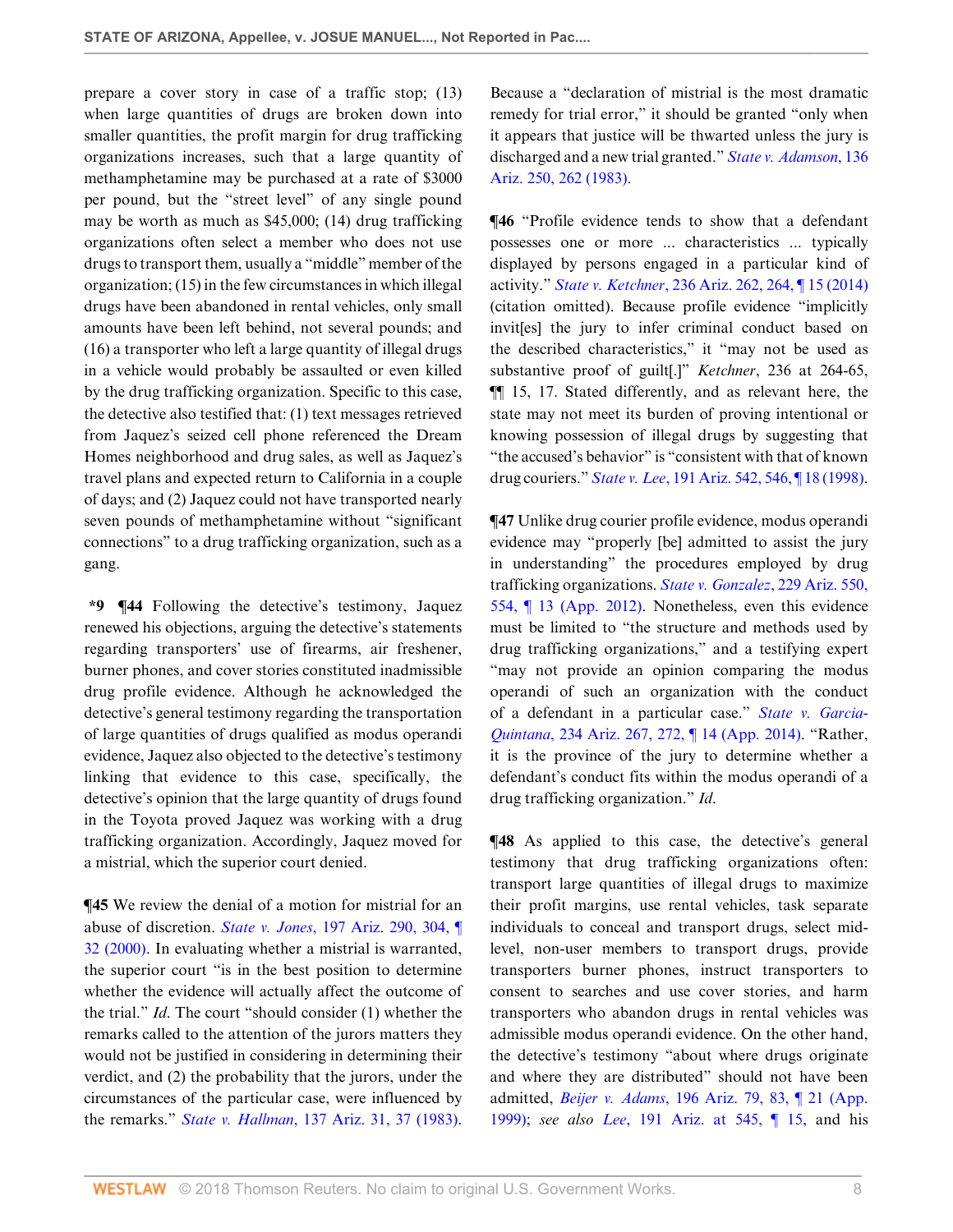statements regarding transporters' frequent use of air freshener was improper drug profile evidence, *see [Lee](http://www.westlaw.com/Link/Document/FullText?findType=Y&serNum=1998114925&pubNum=0000156&originatingDoc=Idde5c08099cc11e888e382e865ea2ff8&refType=RP&fi=co_pp_sp_156_546&originationContext=document&vr=3.0&rs=cblt1.0&transitionType=DocumentItem&contextData=(sc.Search)#co_pp_sp_156_546)*, [191 Ariz. at 546, ¶ 18](http://www.westlaw.com/Link/Document/FullText?findType=Y&serNum=1998114925&pubNum=0000156&originatingDoc=Idde5c08099cc11e888e382e865ea2ff8&refType=RP&fi=co_pp_sp_156_546&originationContext=document&vr=3.0&rs=cblt1.0&transitionType=DocumentItem&contextData=(sc.Search)#co_pp_sp_156_546) ("By the time of trial, the reasons for the arresting officers' suspicions were no longer relevant."). Moreover, although the detective's testimony regarding drug trafficking organizations' transport of large quantities of drugs was permissible, his use of this modus operandi evidence to opine that Jaquez necessarily worked with a drug trafficking organization was improper.

**\*10 ¶49** Because some of the evidence the prosecutor elicited was impermissible, we must review for harmless error. "Harmless error review places the burden on the state to prove beyond a reasonable doubt that the error did not contribute to or affect the verdict or sentence." *Ketchner*[, 236 Ariz. at 265-66, ¶ 20](http://www.westlaw.com/Link/Document/FullText?findType=Y&serNum=2035067683&pubNum=0000156&originatingDoc=Idde5c08099cc11e888e382e865ea2ff8&refType=RP&fi=co_pp_sp_156_265&originationContext=document&vr=3.0&rs=cblt1.0&transitionType=DocumentItem&contextData=(sc.Search)#co_pp_sp_156_265) (internal quotation omitted). Therefore, as to each count, <sup>[6](#page-10-5)</sup> we consider whether the state has demonstrated that the error did not contribute to the verdict.

**¶50** For brevity and analytic clarity, we first consider Jaquez's direct drug offenses. To obtain a conviction for transporting dangerous drugs for sale, the state had to prove beyond a reasonable doubt that Jaquez knowingly transported dangerous drugs. A.R.S.  $\S$  13-3407(A)(7) (2018). As relevant here, "knowingly" means that Jaquez was aware that the circumstances of his conduct constituted the offense. A.R.S.  $\S$  13-105(10)(b) (2018). To obtain a conviction for possession of drug paraphernalia, the state had to prove beyond a reasonable doubt that Jaquez possessed any item used to pack, store or contain an illegal drug. [A.R.S. § 13-3415\(A\)](http://www.westlaw.com/Link/Document/FullText?findType=L&pubNum=1000251&cite=AZSTS13-3415&originatingDoc=Idde5c08099cc11e888e382e865ea2ff8&refType=LQ&originationContext=document&vr=3.0&rs=cblt1.0&transitionType=DocumentItem&contextData=(sc.Search)) (2018).

**¶51** For these counts, the state presented evidence that 6.93 pounds of methamphetamine was concealed in a vehicle solely within Jaquez's possession and control. Although Jaquez informed the trooper that he was traveling to Texas to live with his father, the text messages retrieved from his cell phone reflect that he told associates he was making some quick money and would be returning to California within a couple of days. Moreover, Jaquez's claim that he had no knowledge the methamphetamine was in the trunk of his rental vehicle, implying that it must have been left behind by a previous renter, was substantially undermined by the detective's permissible modus operandi testimony that a drug trafficking organization would never abandon drugs with a street value in excess

of \$200,000. Given this overwhelming evidence that Jaquez knowingly possessed the methamphetamine (and associated cellophane packaging) hidden in the trunk of his vehicle, the detective's impermissible drug profile testimony was harmless as to Counts 2 and 4.

<span id="page-8-0"></span>**¶52** To obtain a conviction for assisting a criminal street gang, the state had to prove beyond a reasonable doubt that Jaquez transported the methamphetamine "for the benefit of, at the direction of or in association with" the Barrio Dream Homes gang. [A.R.S. § 13-2321\(B\)](http://www.westlaw.com/Link/Document/FullText?findType=L&pubNum=1000251&cite=AZSTS13-2321&originatingDoc=Idde5c08099cc11e888e382e865ea2ff8&refType=LQ&originationContext=document&vr=3.0&rs=cblt1.0&transitionType=DocumentItem&contextData=(sc.Search)) (2018). With respect to this count, the state presented evidence that Jaquez admitted: (1) he is an active member of the gang, and (2) the gang derives substantial revenue from drug sales. In addition, the state presented text messages retrieved from Jaquez's cell phone referencing both the Barrio Dream Homes neighborhood and drug transactions. Although the detective improperly used modus operandi evidence to opine that Jaquez worked with a drug trafficking organization, his testimony that transporting a large quantity of drugs requires extensive connections and resources was properly presented for the jury's consideration. Based upon the strength of the state's evidence that Jaquez associated with the Barrio Dream Homes gang while committing the underlying drug offenses, the detective's impermissible drug profile testimony was harmless as to Count 1.

**\*11 ¶53** In summary, the prosecutor elicited some impermissible drug profile evidence. However, viewing the trial evidence in its totality, and excluding the impermissible evidence and inferences, overwhelming evidence supported the jury's convictions, and the error was therefore harmless. For these reasons, the superior court did not abuse its discretion by denying Jaquez's motion for a mistrial.

# **V. Convictions for Greater and Lesser-Included Offenses**

**¶54** Jaquez argues his convictions for both possession and transportation of dangerous drugs for sale violated his constitutional protection against double jeopardy. Specifically, he contends that possession of dangerous drugs for sale is a lesser-included offense of transportation of dangerous drugs for sale, and therefore the same offense. The state confesses error and we agree.

**¶55** The double jeopardy clauses of the federal and state constitutions "protect criminal defendants from multiple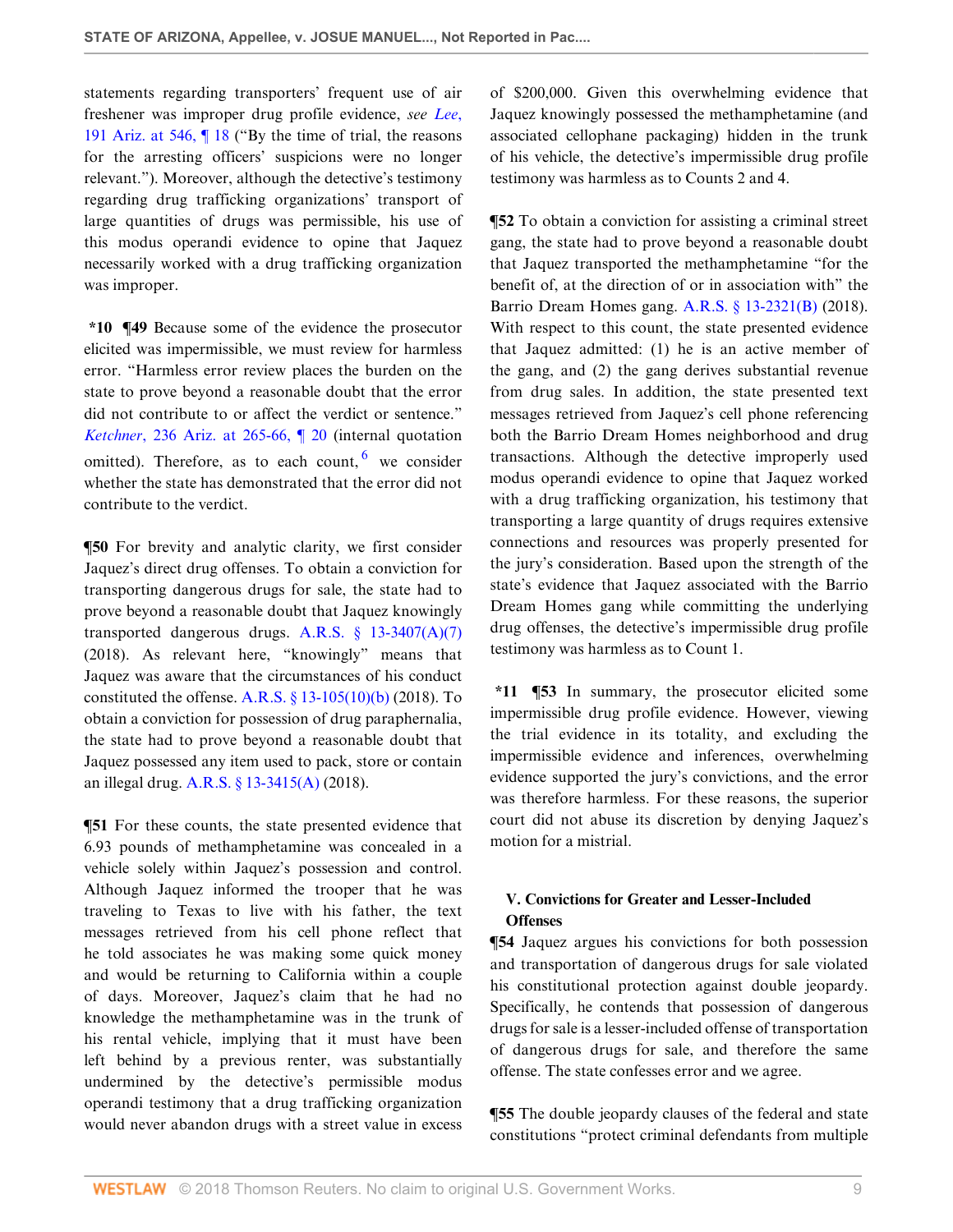convictions and punishments for the same offense." *[State](http://www.westlaw.com/Link/Document/FullText?findType=Y&serNum=2017273164&pubNum=0000156&originatingDoc=Idde5c08099cc11e888e382e865ea2ff8&refType=RP&fi=co_pp_sp_156_323&originationContext=document&vr=3.0&rs=cblt1.0&transitionType=DocumentItem&contextData=(sc.Search)#co_pp_sp_156_323) v. Ortega*[, 220 Ariz. 320, 323, ¶ 9 \(App. 2008\)](http://www.westlaw.com/Link/Document/FullText?findType=Y&serNum=2017273164&pubNum=0000156&originatingDoc=Idde5c08099cc11e888e382e865ea2ff8&refType=RP&fi=co_pp_sp_156_323&originationContext=document&vr=3.0&rs=cblt1.0&transitionType=DocumentItem&contextData=(sc.Search)#co_pp_sp_156_323). When the same act violates "two distinct statutory provisions, the test to be applied to determine whether there are two offenses or only one, is whether each provision requires proof of a fact" that the other does not. *Id*[. at 324, ¶](http://www.westlaw.com/Link/Document/FullText?findType=Y&serNum=2017273164&pubNum=0000156&originatingDoc=Idde5c08099cc11e888e382e865ea2ff8&refType=RP&fi=co_pp_sp_156_324&originationContext=document&vr=3.0&rs=cblt1.0&transitionType=DocumentItem&contextData=(sc.Search)#co_pp_sp_156_324) [9](http://www.westlaw.com/Link/Document/FullText?findType=Y&serNum=2017273164&pubNum=0000156&originatingDoc=Idde5c08099cc11e888e382e865ea2ff8&refType=RP&fi=co_pp_sp_156_324&originationContext=document&vr=3.0&rs=cblt1.0&transitionType=DocumentItem&contextData=(sc.Search)#co_pp_sp_156_324) (internal quotation omitted). A lesser-included offense, "composed solely of some but not all of the elements of the greater crime," and the greater offense are the "same offense for double jeopardy purposes." *[State v. Cheramie](http://www.westlaw.com/Link/Document/FullText?findType=Y&serNum=2016624497&pubNum=0000156&originatingDoc=Idde5c08099cc11e888e382e865ea2ff8&refType=RP&fi=co_pp_sp_156_448&originationContext=document&vr=3.0&rs=cblt1.0&transitionType=DocumentItem&contextData=(sc.Search)#co_pp_sp_156_448)*, [218 Ariz. 447, 448, ¶ 9 \(2008\);](http://www.westlaw.com/Link/Document/FullText?findType=Y&serNum=2016624497&pubNum=0000156&originatingDoc=Idde5c08099cc11e888e382e865ea2ff8&refType=RP&fi=co_pp_sp_156_448&originationContext=document&vr=3.0&rs=cblt1.0&transitionType=DocumentItem&contextData=(sc.Search)#co_pp_sp_156_448) *[State v. Ortega](http://www.westlaw.com/Link/Document/FullText?findType=Y&serNum=2017273164&pubNum=0000156&originatingDoc=Idde5c08099cc11e888e382e865ea2ff8&refType=RP&fi=co_pp_sp_156_323&originationContext=document&vr=3.0&rs=cblt1.0&transitionType=DocumentItem&contextData=(sc.Search)#co_pp_sp_156_323)*, 220 Ariz. [320, 323, ¶ 9 \(App. 2208\)](http://www.westlaw.com/Link/Document/FullText?findType=Y&serNum=2017273164&pubNum=0000156&originatingDoc=Idde5c08099cc11e888e382e865ea2ff8&refType=RP&fi=co_pp_sp_156_323&originationContext=document&vr=3.0&rs=cblt1.0&transitionType=DocumentItem&contextData=(sc.Search)#co_pp_sp_156_323) (citations omitted). Whether an offense is a lesser-included offense of a greater offense is a question of law, which we review de novo. *[Cheramie](http://www.westlaw.com/Link/Document/FullText?findType=Y&serNum=2016624497&pubNum=0000156&originatingDoc=Idde5c08099cc11e888e382e865ea2ff8&refType=RP&fi=co_pp_sp_156_448&originationContext=document&vr=3.0&rs=cblt1.0&transitionType=DocumentItem&contextData=(sc.Search)#co_pp_sp_156_448)*, 218 [Ariz. at 448, ¶ 8.](http://www.westlaw.com/Link/Document/FullText?findType=Y&serNum=2016624497&pubNum=0000156&originatingDoc=Idde5c08099cc11e888e382e865ea2ff8&refType=RP&fi=co_pp_sp_156_448&originationContext=document&vr=3.0&rs=cblt1.0&transitionType=DocumentItem&contextData=(sc.Search)#co_pp_sp_156_448)

**[56** The crime of transportation of dangerous drugs for sale requires the state to prove that the defendant knowingly (1) transported, (2) for sale (3) a dangerous drug. A.R.S.  $\frac{13-3407(A)(7)}{2018}$ . The crime of possession of dangerous drugs for sale requires the state to prove that the defendant knowingly (1) possessed, (2) for sale, (3) a dangerous drug. A.R.S.  $\S$  13-3407(A) [\(2\).](http://www.westlaw.com/Link/Document/FullText?findType=L&pubNum=1000251&cite=AZSTS13-3407&originatingDoc=Idde5c08099cc11e888e382e865ea2ff8&refType=LQ&originationContext=document&vr=3.0&rs=cblt1.0&transitionType=DocumentItem&contextData=(sc.Search)) Because a person cannot transport a drug without possessing it, *[State v. Chabolla-Hinojosa](http://www.westlaw.com/Link/Document/FullText?findType=Y&serNum=1998184236&pubNum=0000156&originatingDoc=Idde5c08099cc11e888e382e865ea2ff8&refType=RP&fi=co_pp_sp_156_363&originationContext=document&vr=3.0&rs=cblt1.0&transitionType=DocumentItem&contextData=(sc.Search)#co_pp_sp_156_363)*, 192 Ariz. 360, [363, ¶ 12 \(App. 1998\),](http://www.westlaw.com/Link/Document/FullText?findType=Y&serNum=1998184236&pubNum=0000156&originatingDoc=Idde5c08099cc11e888e382e865ea2ff8&refType=RP&fi=co_pp_sp_156_363&originationContext=document&vr=3.0&rs=cblt1.0&transitionType=DocumentItem&contextData=(sc.Search)#co_pp_sp_156_363) the elements of possession of a dangerous drug for sale are all included within the elements of transportation of a dangerous drug for sale, making possession for sale a lesser-included offense. *See Cheramie*[, 218 Ariz. at 449, ¶ 10.](http://www.westlaw.com/Link/Document/FullText?findType=Y&serNum=2016624497&pubNum=0000156&originatingDoc=Idde5c08099cc11e888e382e865ea2ff8&refType=RP&fi=co_pp_sp_156_449&originationContext=document&vr=3.0&rs=cblt1.0&transitionType=DocumentItem&contextData=(sc.Search)#co_pp_sp_156_449) Therefore, Jaquez's convictions for both the greater and lesser offenses violate the constitutional protections against double jeopardy and we vacate the conviction for possession of dangerous drugs for sale.

#### **VI. Application of "Gang" Sentencing Enhancement**

**¶57** Jaquez contends he was punished twice for the same offense, in violation of the constitutional proscription against double jeopardy, when the superior court applied a "gang" sentencing enhancement to his sentence for assisting a criminal street gang.

**¶58** In rendering their verdicts, the jurors found that Jaquez committed each offense with the intent to either promote, further, or assist a criminal street gang. At sentencing, defense counsel moved to strike the gang enhancement with respect to Count 1, arguing it was "multiplicitous." The superior court denied Jaquez's

motion to strike, finding the offense of assisting a criminal street gang is substantively different from the conduct proscribed in the statutory "gang" enhancer.

**\*12 ¶59** We review de novo whether double jeopardy applies. *Lemke v. Rayes*[, 213 Ariz. 232, 236, ¶ 10 \(App.](http://www.westlaw.com/Link/Document/FullText?findType=Y&serNum=2009728546&pubNum=0000156&originatingDoc=Idde5c08099cc11e888e382e865ea2ff8&refType=RP&fi=co_pp_sp_156_236&originationContext=document&vr=3.0&rs=cblt1.0&transitionType=DocumentItem&contextData=(sc.Search)#co_pp_sp_156_236) [2006\)](http://www.westlaw.com/Link/Document/FullText?findType=Y&serNum=2009728546&pubNum=0000156&originatingDoc=Idde5c08099cc11e888e382e865ea2ff8&refType=RP&fi=co_pp_sp_156_236&originationContext=document&vr=3.0&rs=cblt1.0&transitionType=DocumentItem&contextData=(sc.Search)#co_pp_sp_156_236). Pursuant to [A.R.S. § 13-2321\(B\),](http://www.westlaw.com/Link/Document/FullText?findType=L&pubNum=1000251&cite=AZSTS13-2321&originatingDoc=Idde5c08099cc11e888e382e865ea2ff8&refType=LQ&originationContext=document&vr=3.0&rs=cblt1.0&transitionType=DocumentItem&contextData=(sc.Search)) "[a] person commits assisting a criminal street gang by committing any felony offense, whether completed or preparatory for the benefit of, at the direction of or in association with any criminal street gang." Under [A.R.S. § 13-714](http://www.westlaw.com/Link/Document/FullText?findType=L&pubNum=1000251&cite=AZSTS13-714&originatingDoc=Idde5c08099cc11e888e382e865ea2ff8&refType=LQ&originationContext=document&vr=3.0&rs=cblt1.0&transitionType=DocumentItem&contextData=(sc.Search)) (2018), "[a] person who is convicted of committing any felony offense with the intent to promote, further or assist any criminal conduct by a criminal street gang" shall receive an increased sentence.

**¶60** In *State v. Harm*[, 236 Ariz. 402, 408-09, ¶¶](http://www.westlaw.com/Link/Document/FullText?findType=Y&serNum=2035259663&pubNum=0000156&originatingDoc=Idde5c08099cc11e888e382e865ea2ff8&refType=RP&fi=co_pp_sp_156_408&originationContext=document&vr=3.0&rs=cblt1.0&transitionType=DocumentItem&contextData=(sc.Search)#co_pp_sp_156_408) [23-26 \(App. 2015\)](http://www.westlaw.com/Link/Document/FullText?findType=Y&serNum=2035259663&pubNum=0000156&originatingDoc=Idde5c08099cc11e888e382e865ea2ff8&refType=RP&fi=co_pp_sp_156_408&originationContext=document&vr=3.0&rs=cblt1.0&transitionType=DocumentItem&contextData=(sc.Search)#co_pp_sp_156_408), we considered whether application of the statutory "gang" enhancer to a sentence for assisting a criminal street gang violates double jeopardy. Noting [A.R.S. § 13-714](http://www.westlaw.com/Link/Document/FullText?findType=L&pubNum=1000251&cite=AZSTS13-714&originatingDoc=Idde5c08099cc11e888e382e865ea2ff8&refType=LQ&originationContext=document&vr=3.0&rs=cblt1.0&transitionType=DocumentItem&contextData=(sc.Search)) "does not contain any language limiting its application or suggesting it may not operate independently from crimes committed 'at the direction of or in association with' a criminal street gang," we concluded the statute "applies broadly" and reflects the legislature's intent to "mete[ ] out harsher penalties in circumstances involving crimes that provide recognition to or promotion of a criminal street gang." *Id*[. at 409,](http://www.westlaw.com/Link/Document/FullText?findType=Y&serNum=2035259663&pubNum=0000156&originatingDoc=Idde5c08099cc11e888e382e865ea2ff8&refType=RP&fi=co_pp_sp_156_409&originationContext=document&vr=3.0&rs=cblt1.0&transitionType=DocumentItem&contextData=(sc.Search)#co_pp_sp_156_409) [¶ 25.](http://www.westlaw.com/Link/Document/FullText?findType=Y&serNum=2035259663&pubNum=0000156&originatingDoc=Idde5c08099cc11e888e382e865ea2ff8&refType=RP&fi=co_pp_sp_156_409&originationContext=document&vr=3.0&rs=cblt1.0&transitionType=DocumentItem&contextData=(sc.Search)#co_pp_sp_156_409) Accordingly, application of the statutory enhancer to sentences for assisting a criminal street gang "cannot be said to constitute a greater punishment than that anticipated by the legislature" and does not offend double jeopardy. *Id*. at ¶ 26. Therefore, in this case, application of the gang enhancement to Count 1 did not violate Jaquez's constitutional rights against double punishment.

#### **CONCLUSION**

**¶61** For the foregoing reasons, we vacate Jaquez's conviction and sentence for possession of dangerous drugs for sale and affirm the remaining convictions and sentences.

## **All Citations**

Not Reported in Pac. Rptr., 2018 WL 3721441